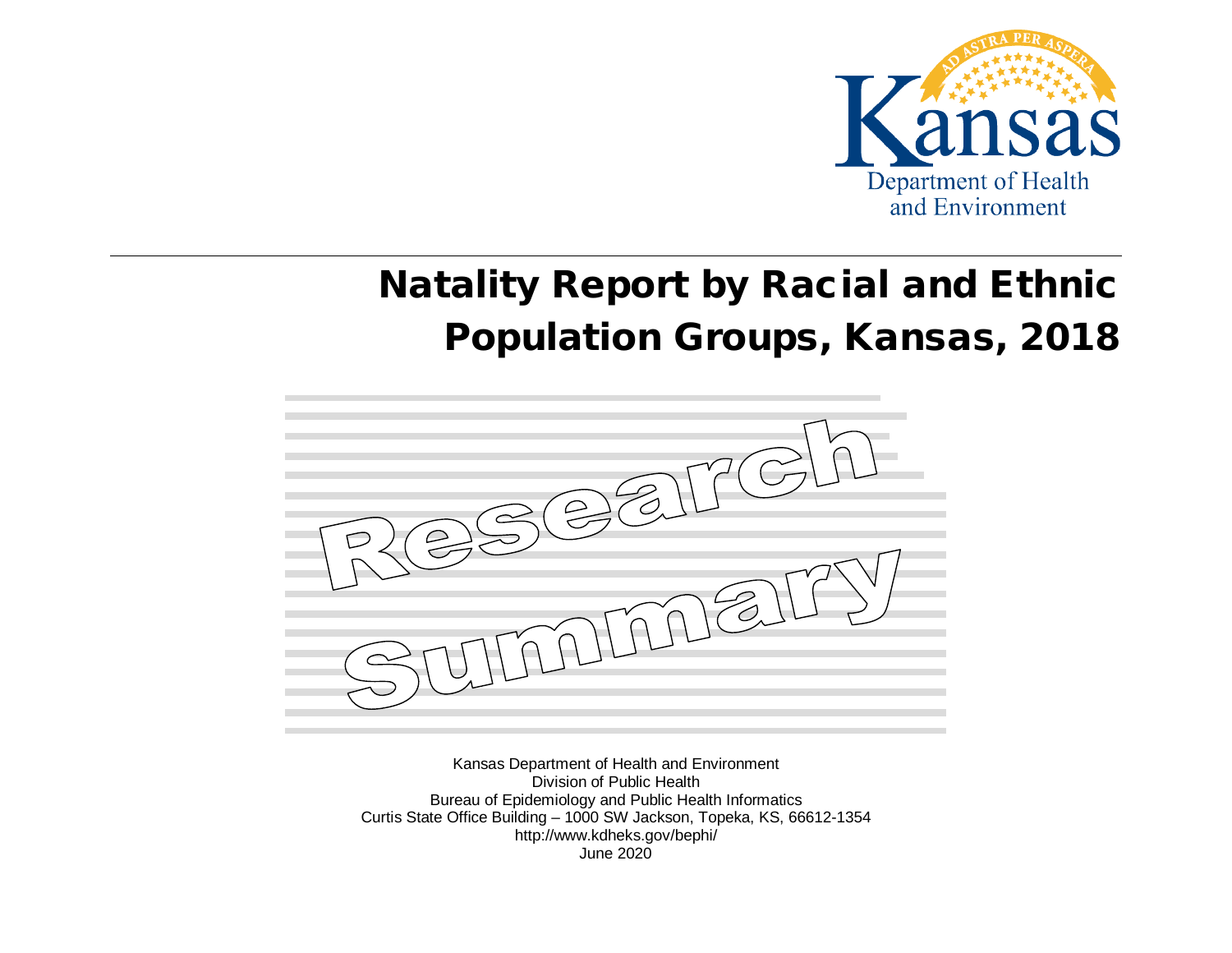This Research Summary Was Prepared By:

Kansas Department of Health and Environment Lee Norman, MD, Secretary

Bureau of Epidemiology and Public Health Informatics Kay Haug, Director and State Registrar

Prepared by:

Cathryn Savage, PhD Greg Crawford, BA Jade Hodge, BS

. Data for this report were collected by:

Office of Vital Statistics Kay Haug, Director

Our Vision – Healthy Kansans living in safe and sustainable environments.

Our Mission – To protect and improve the health and environment of all Kansans.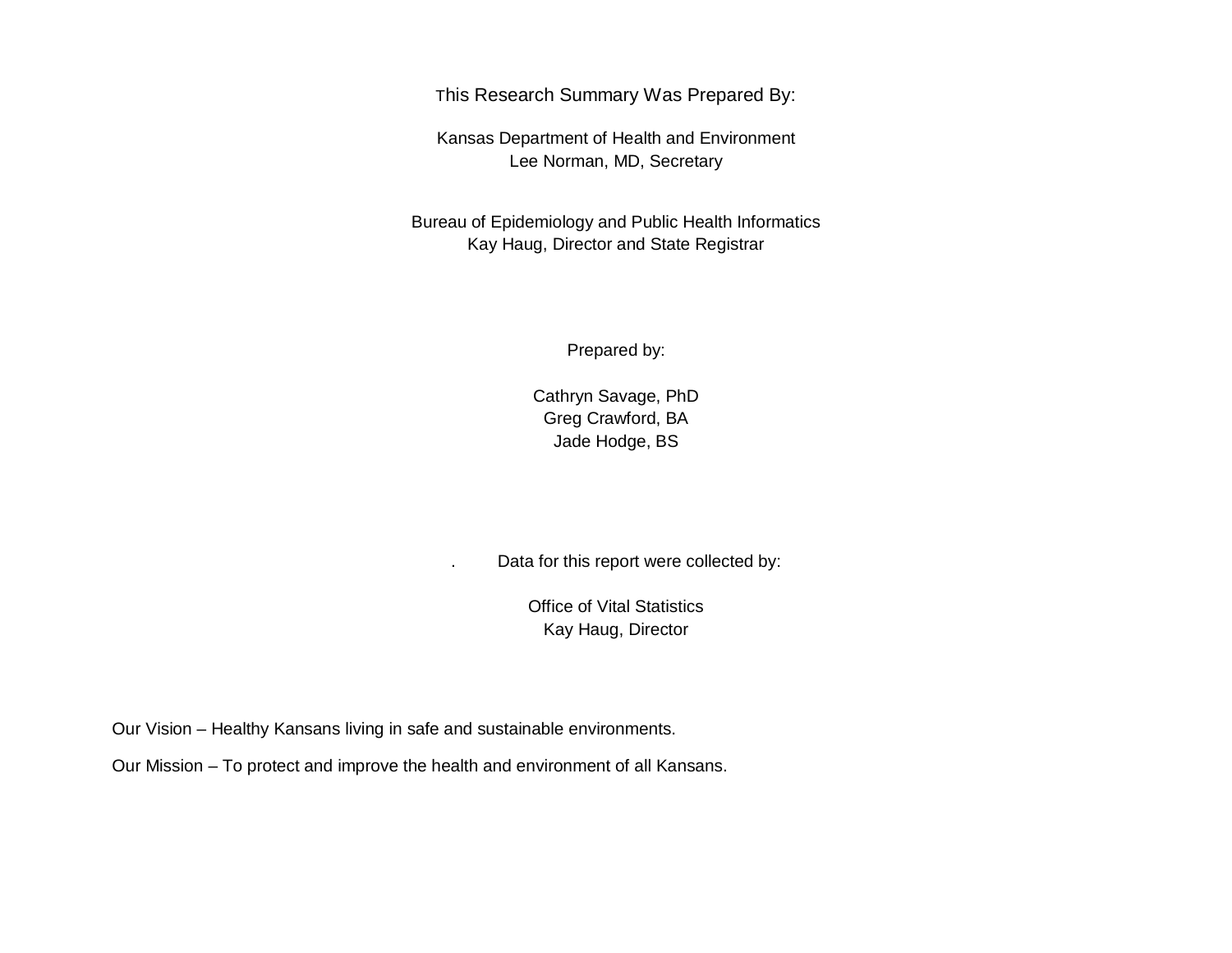# **Introduction**

The purpose of this report is to present statistics for 2018 for Kansas resident live births by maternal population group based on race/Hispanic origin. Birth outcome indicators include maternal age, education level, marital status, adequacy of prenatal care, primary pay source, WIC service utilization, gestational age and weight of infant at birth. These indicators are examined among population groups by normal birth outcomes and by a summary measure of poor birth outcomes.

Report tables may be used as source information in the determination of disparate outcomes. Information may also be used for program planning purposes.

# **Methods**

Data in this report are based on Kansas resident birth records provided to the Bureau of Epidemiology and Public Health Informatics Office of Vital Statistics by hospitals and health care providers in Kansas and from vital statistics programs in other states. The records are considered 99.99 percent complete. Tables of counts and percentage rates were prepared for selected birth outcomes and maternal characteristics by population groups (see Technical Notes for definitions of selected birth outcomes).

Items for which no response was provided are shown as "not stated" (n.s.) in tables throughout this publication. The "not stated" count has been included in the denominator when calculating percentages for population groups.

Population groups used in this report are White Non-Hispanic, Black Non-Hispanic, Native American NonHispanic, Asian/Pacific Islander (Asian/PI) Non-Hispanic, Multi-race/Other Non-Hispanic and Hispanic any race. Non-Hispanic is referred to as NH in the tables below.

A poor birth outcome is defined as one or more of the following indicators: Low birth weight (less than 2500 grams), prematurity (less than 37 weeks gestation), congenital anomalies and abnormal conditions of the newborn (see Technical Notes for detailed definitions and the list of abnormal conditions of the newborn).

# **Results**

Twenty-two tables containing counts and percentage rates were prepared.

Table 1. Number and Percent of Births by Mother's Education Level by Population Group, Kansas, 2018

Table 2. Number and Percent of Births by Primary Payor by Population Group, Kansas, 2018

Table 3. Number and Percent of Births by Health Preparedness Region by Population Group, Kansas, 2018

Table 4. Number and Percent of Births by Mother's Marital Status by Population Group, Kansas, 2018

Table 5. Number and Percent of Births by Adequacy of Prenatal Care by Population Group, Kansas, 2018

Table 6. Number and Percent of Births by Number of Weeks Gestation by Population Group, Kansas, 2018

Table 7. Number and Percent of Births by WIC Participation by Population Group, Kansas, 2018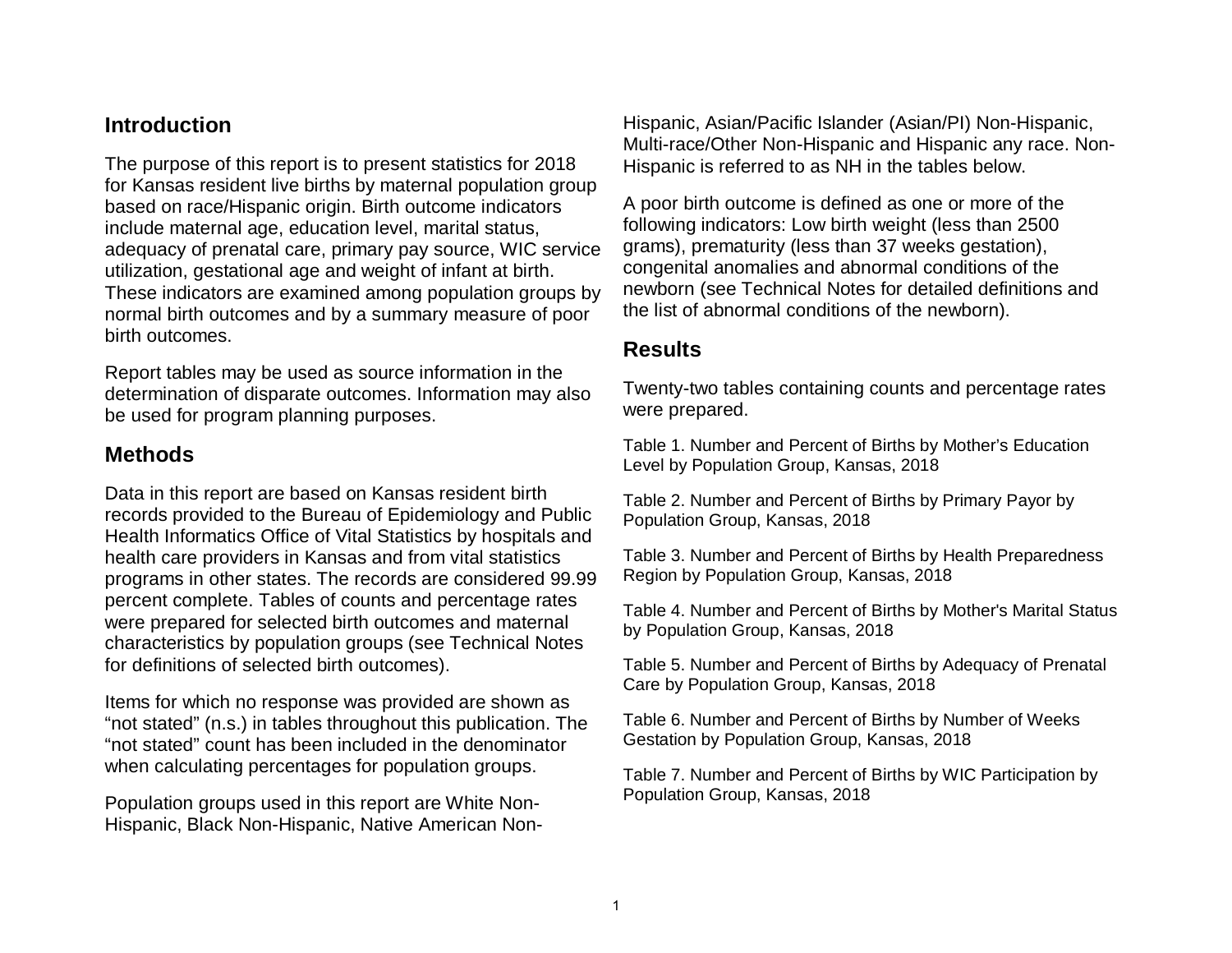Table 8. Number and Percent of Singleton Births by Mother's Weight Gain Recommendation Based on Pre-pregnancy BMI\* by Population Group, Kansas, 2018

Table 9. Number and Percent of Births by Mother's Age-group by Population Group, 2018

Table 10. Number and Percent of Births by Trimester Prenatal Care Began by Population Group, Kansas, 2018

Table 11. Number and Percent of Births by County of Residence by Population Group, Kansas, 2018

Table 12. Number of Births Where Reported Medical Risk Factors During Pregnancy and Reported Percent of Medical Risk Factors by Population Group, Kansas, 2018

Table 13. Number and Percent of Births with and Without Poor Birth Outcomes by Population Group, Kansas, 2018

Table 14. Number and Percent of Singleton Births with Poor Birth Outcomes at Mother's Level of Education by Population Group, Kansas, 2018

Table 15. Number and Percent of Singleton Births with Poor Birth Outcomes by Primary Payor by Population Group, Kansas, 2018

Table 16. Number and Percent of Singleton Births with Poor Birth Outcomes by Health Preparedness Region by Population Group, Kansas, 2018

Table 17. Number and Percent of Singleton Births with Poor Birth Outcomes by Mother's Marital Status by Population Group, Kansas, 2018

Table 18. Number and Percent of Singleton Births with Poor Birth Outcomes by Adequacy of Prenatal Care by Population Group, Kansas, 2018

Table 19. Number and Percent of Singleton Births with Poor Birth Outcomes by WIC Participation by Population Group, Kansas, 2018

Table 20. Number and Percent of Singleton Births with Poor Birth Outcomes by Mother's Age by Population Group, Kansas, 2018

Table 21. Number and Percent of Singleton Births with Poor Birth Outcomes by Infant's Birth Weight in Grams by Population Group, Kansas, 2018

Table 22. Number and Percent of Singleton Births with Poor Birth Outcomes by Weeks Gestation by Population Group, Kansas, 2018

# **Limitations**

In instances where the Hispanic origin of an individual was unknown, the person was assigned to a population group solely on the basis of race and was considered non-Hispanic. For non-Hispanic individuals when more than one race was selected, i.e., Black and White, the event was reported in the Multi Race non-Hispanic population group. Persons reported as Multi Race non-Hispanic are not reported as part of the other single race population groups.

KDHE publishes on Kansas resident births and deaths. In the event that a Kansas resident birth occurs out of state and the birth state is not using the latest revision of the birth certificate, missing data may result. This may be more common in births to residents of Kansas border counties.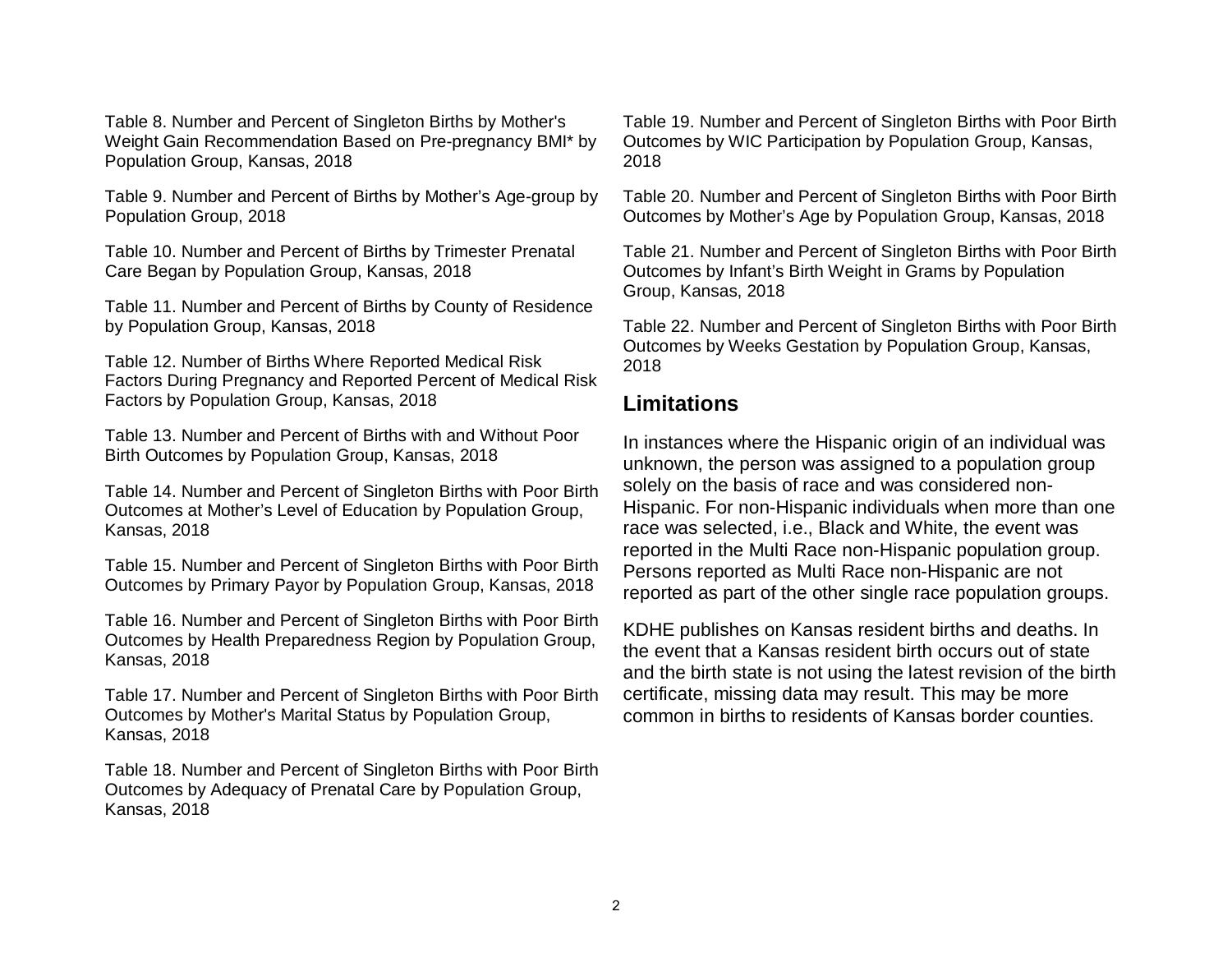| <b>Education of Mother</b> | White NH |                  | <b>Black NH</b> |      | American Indian-<br>Alaska Native NH |                  | Asian-PI <sub>NH</sub> |      | Multi Race-<br>Other NH |                  | Hispanic-Any<br>Race |      |                | $n.s.*$ | <b>TOTAL</b> |      |
|----------------------------|----------|------------------|-----------------|------|--------------------------------------|------------------|------------------------|------|-------------------------|------------------|----------------------|------|----------------|---------|--------------|------|
|                            | N        | %                | N               | %    | N                                    | %                | N                      | %    | N                       | %                | N                    | %    | N              | %       | N            | %    |
| 8th Grade or Less          | 249      | 1.0              | 52              | 2.1  |                                      | 0.7              | 49                     | 4.0  | 32                      | 2.7              | 647                  | 10.8 | $\mathbf{0}$   | 0.0     | 1,030        | 2.8  |
| 9-12 Grade, No Diploma     | 1,462    | 5.8              | 330             | 13.2 | 18                                   | 11.8             | 63                     | 5.1  | 147                     |                  | $12.6$ 1,178         | 19.7 | 3              | 7.7     | 3,201        | 8.8  |
| H.S. or GED                | 5,247    | 20.8             | 945             | 37.8 | 49                                   | 32.2             | 186                    | 15.0 | 355                     |                  | $30.4$ 2,050         | 34.3 | 2              | 5.1     | 8,834        | 24.4 |
| Some College, No Degree    | 5,122    | 20.3             | 644             | 25.8 | 46                                   | 30.3             | 150                    | 12.1 | 268                     |                  | 22.9 1,115           | 18.7 | 6              | 15.4    | 7,351        | 20.3 |
| <b>Associate Degree</b>    | 2,716    | 10.8             | 196             | 7.8  | 17                                   | 11.2             | 64                     | 5.2  | 111                     | 9.5              | 381                  | 6.4  | $\Omega$       | 0.0     | 3,485        | 9.6  |
| <b>Bachelor's Degree</b>   | 7,048    | 28.0             | 214             | 8.6  | 12                                   | 7.9              | 361                    | 29.2 | 177                     | 15.2             | 429                  | 7.2  | 8              | 20.5    | 8,249        | 22.7 |
| Master's Degree            | 2,558    | 10.2             | 90              | 3.6  | 9                                    | 5.9              | 266                    | 21.5 | 57                      | 4.9              | 115                  | 1.9  | $\mathfrak{p}$ | 5.1     | 3,097        | 8.5  |
| Doctorate                  | 725      | 2.9              | 17              | 0.7  | 0                                    | 0.0              | 93                     | 7.5  | 19                      | 1.6              | 34                   | 0.6  | 0              | 0.0     | 888          | 2.4  |
| $n.s.*$                    | 69       | 0.3 <sub>l</sub> | 11              | 0.4  | 0                                    | 0.0 <sub>l</sub> | 6                      | 0.5  | $\mathfrak{p}$          | 0.2              | 27                   | 0.5  | 18             | 46.2    | 133          | 0.4  |
| Total                      | 25,196   |                  | 100 2,499       | 100  | 152                                  | 100              | 1,238                  |      | 100 1,168               | 100 <sup> </sup> | 5,976                | 100  | 39             |         | 100 36,268   | 100  |

*Table 1. Number and Percent of Births by Mother's Education Level by Population Group, Kansas, 2018*

Residence data

Source: Kansas Department of Health and Environment,

Bureau of Epidemiology and Public Health Informatics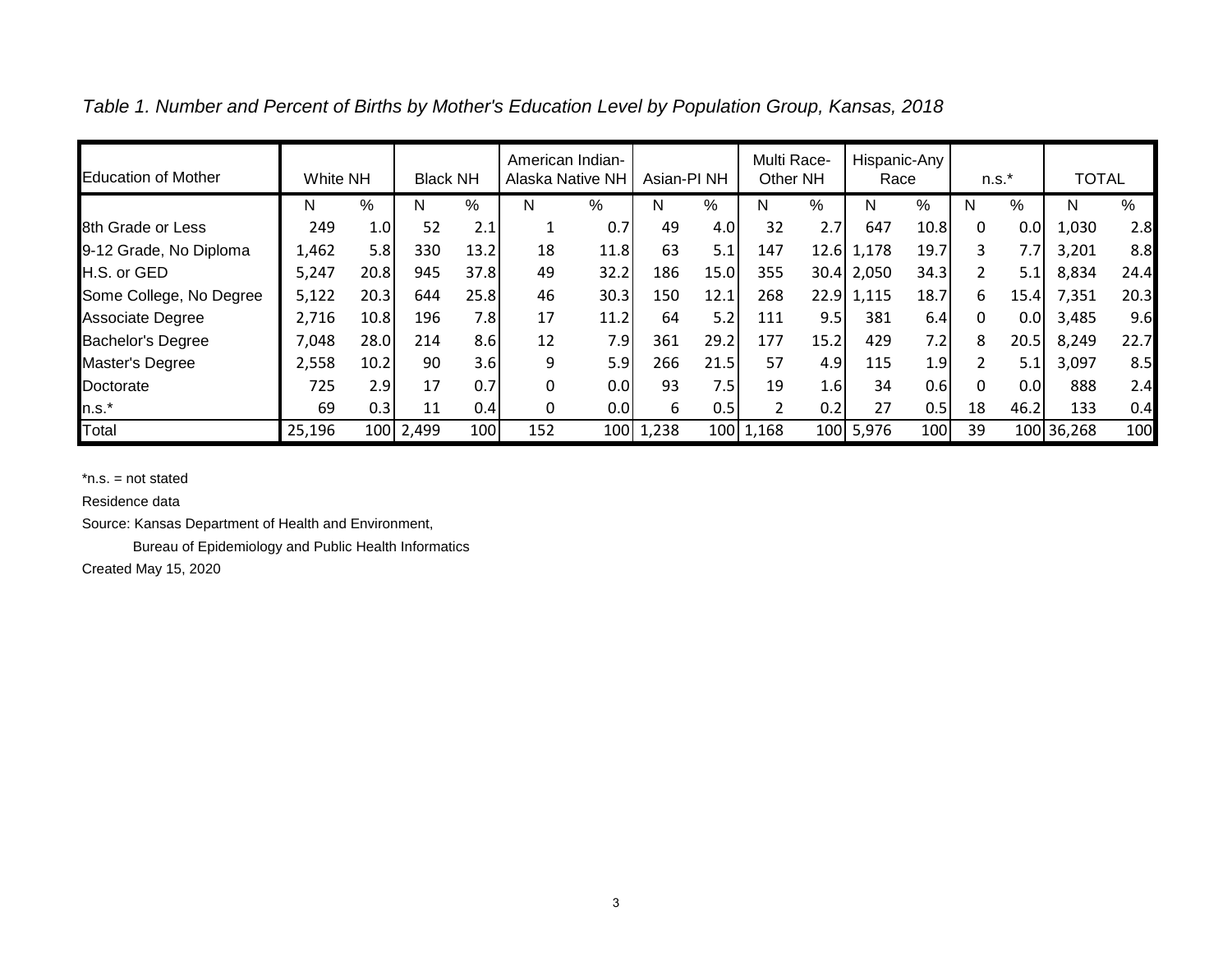*Table 2. Number and Percent of Births by Primary Payor by Population Group, Kansas, 2018*

|                          |          |      |                 |                  | American Indian- |      |                        |      |       | Multi Race- | Hispanic-Any |      |    |                  |             |      |
|--------------------------|----------|------|-----------------|------------------|------------------|------|------------------------|------|-------|-------------|--------------|------|----|------------------|-------------|------|
| Payor                    | White NH |      | <b>Black NH</b> |                  | Alaska Native NH |      | Asian-PI <sub>NH</sub> |      |       | Other NH    | Race         |      |    | $n.s.*$          | Total       |      |
|                          | N        | %    | N               | %                | N                | %    | N                      | %    | N     | %           | N            | %    | N  | %                | Ν           | %    |
| Medicaid                 | 6,766    | 26.9 | 1,498           | 59.9             | 94               | 61.8 | 202                    | 16.3 | 546   |             | 46.7 2,217   | 37.1 | 8  |                  | 20.5 11,331 | 31.2 |
| <b>Private Insurance</b> | 16,015   | 63.6 | 717             | 28.7             | 36               | 23.7 | 869                    | 70.2 | 430   |             | $36.8$ 1,955 | 32.7 | 15 |                  | 38.5 20,037 | 55.2 |
| Self-pay                 | 885      | 3.5  | 107             | 4.3              | 5                | 3.3  | 79                     | 6.4  | 70    |             | $6.0$ 1,384  | 23.2 | 6  | 15.4             | 2,536       | 7.0  |
| Indian Health Service    |          | 0.0  | 0               | 0.0 <sub>l</sub> | 11               | 7.2  | 0                      | 0.0  | 6     | 0.5         |              | 0.1  | 0  | 0.01             | 27          | 0.1  |
| <b>Tricare</b>           | 1,125    | 4.5  | 144             | 5.8              | 4                | 2.6  | 69                     | 5.6  | 89    | 7.6         | 263          | 4.4  | 0  | 0.0              | 1,694       | 4.7  |
| Other gov                | 139      | 0.6  | 13              | 0.5              | 0                | 0.0  | 6                      | 0.5  | 11    | 0.9         | 59           | 1.01 | 0  | 0.01             | 228         | 0.6  |
| Other                    | 168      | 0.7  | 13              | 0.5              |                  | 0.7  | 11                     | 0.9  | 12    | 1.0         | 35           | 0.6  |    | 2.6              | 241         | 0.7  |
| $n.s.*$                  | 91       | 0.4  |                 | 0.3              |                  | 0.7  |                        | 0.2  | 4     | 0.3         | 60           | 1.0  | 9  | 23.1             | 174         | 0.5  |
| <b>Total</b>             | 25,196   | 100  | 2,499           | 100              | 152              | 100  | 1,238                  | 100  | 1,168 |             | 100 5,976    | 100  | 39 | 100 <sup> </sup> | 36,268      | 100  |

Residence data

Source: Kansas Department of Health and Environment,

Bureau of Epidemiology and Public Health Informatics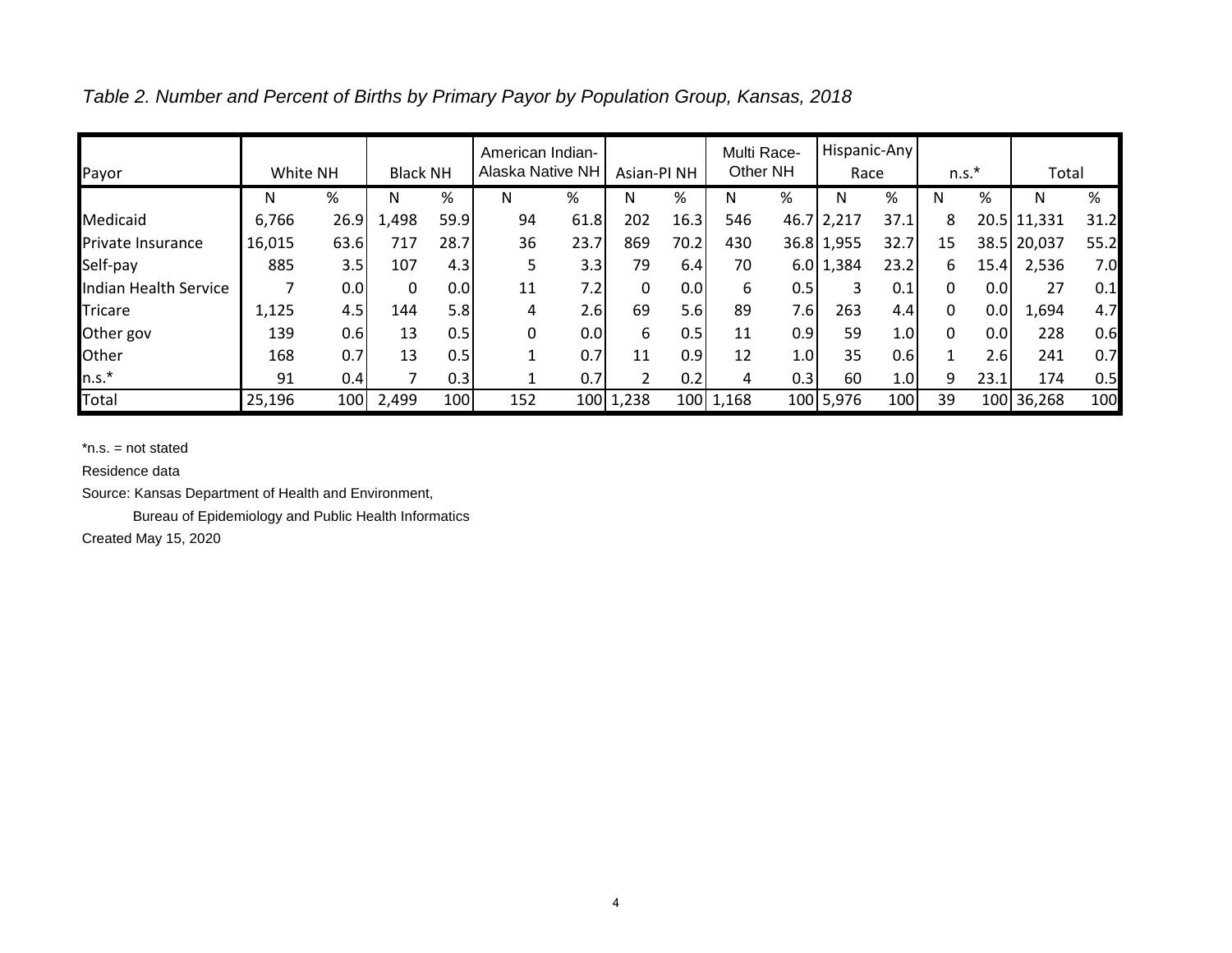| <b>Preparedness Region</b>         | White NH |      | <b>Black NH</b> |      | American Indian-<br>Alaska Native NH |      | Asian-PI <sub>NH</sub> |      | Multi Race-<br>Other NH |      | Hispanic-Any<br>Race |      |              | $n.s.*$ | Total      |      |
|------------------------------------|----------|------|-----------------|------|--------------------------------------|------|------------------------|------|-------------------------|------|----------------------|------|--------------|---------|------------|------|
|                                    | N        | %    | N               | %    | N                                    | %    | N                      | $\%$ | N                       | $\%$ | N                    | $\%$ | N            | $\%$    | N          | %    |
| <b>Central Kansas Region</b>       | 1,163    | 4.6  | 24              | 1.0  |                                      | 0.7  | 14                     | 1.1  | 39                      | 3.3  | 230                  | 3.8  |              | 2.6     | 1,472      | 4.1  |
| <b>East Central Coalition</b>      | 940      | 3.7  | 21              | 0.8  | 6                                    | 3.9  | 6                      | 0.5  | 28                      | 2.4  | 158                  | 2.6  |              | 5.1     | 1,161      | 3.2  |
| <b>KC Metro Region</b>             | 8,259    |      | 32.8 1,066      | 42.7 | 36                                   | 23.7 | 692                    | 55.9 | 428                     |      | 36.6 1,838           | 30.8 | 26           | 66.7    | 12,345     | 34.0 |
| South-Central Metro Region         | 6,292    | 25.0 | 839             | 33.6 | 26                                   | 17.1 | 314                    | 25.4 | 265                     | 22.7 | 1,473                | 24.6 | 4            | 10.3    | 9,213      | 25.4 |
| Lower 8 of SE Kansas               | 1,395    | 5.5  | 38              | 1.5  | 12                                   | 7.9  | 22                     | 1.8  | 58                      | 5.0  | 109                  | 1.8  | 4            | 10.3    | 1,638      | 4.5  |
| North Central Kansas               | 846      | 3.4  | 5               | 0.2  | 3                                    | 2.0  | 4                      | 0.3  | 9                       | 0.8  | 32                   | 0.5  | 0            | 0.0     | 899        | 2.5  |
| Northwest Bioterror                | 653      | 2.6  |                 | 0.3  | 2                                    | 1.3  | 10                     | 0.8  | 10                      | 0.9  | 50                   | 0.8  |              | 2.6     | 733        | 2.0  |
| Northeast Corner                   | 2,252    | 8.9  | 223             | 8.9  | 55                                   | 36.2 | 39                     | 3.2  | 158                     | 13.5 | 421                  | 7.0  |              | 2.6     | 3,149      | 8.7  |
| South Central Coalition            | 352      | 1.4  | 3               | 0.1  | 1                                    | 0.7  | $\mathbf{1}$           | 0.1  | 5.                      | 0.4  | 33                   | 0.6  | <sup>n</sup> | 0.0     | 395        | 1.1  |
| South East Kansas Multi-County     | 462      | 1.8  | 1               | 0.0  | 0                                    | 0.0  | 4                      | 0.3  | 15                      | 1.3  | 8                    | 0.1  | 0            | 0.0     | 490        | 1.4  |
| Southwest Kansas Health Initiative | 210      | 0.8  |                 | 0.1  |                                      | 0.7  | 4                      | 0.3  | $\overline{2}$          | 0.2  | 475                  | 7.9  | 0            | 0.0     | 694        | 1.9  |
| Southwest Surveillance             | 293      | 1.2  | 22              | 0.9  | 2                                    | 1.3  | 8                      | 0.6  | 5                       | 0.4  | 418                  | 7.0  | 0            | 0.0     | 748        | 2.1  |
| <b>West Central Public Health</b>  | 211      | 0.8  | 1               | 0.0  | 0                                    | 0.0  | $\mathbf{1}$           | 0.1  |                         | 0.1  | 26                   | 0.4  |              | 0.0     | 240        | 0.7  |
| <b>Western Pyramid</b>             | 389      | 1.5  | 36              | 1.4  |                                      | 0.7  | 15                     | 1.2  | 20                      | 1.7  | 412                  | 6.9  |              | 0.0     | 873        | 2.4  |
| <b>Wildcat Region</b>              | 1,477    | 5.9  | 210             | 8.4  | 6                                    | 3.9  | 104                    | 8.4  | 125                     | 10.7 | 292                  | 4.9  | 0            | 0.0     | 2,214      | 6.1  |
| $n.s.*$                            | 2        | 0.0  | 1               | 0.0  | 0                                    | 0.0  | $\Omega$               | 0.0  | 0                       | 0.0  | 1                    | 0.0  | 0            | 0.0     | 4          | 0.0  |
| Total                              | 25,196   |      | 100 2,499       | 100  | 152                                  |      | 100 1,238              | 100  | 1,168                   |      | 100 5,976            | 100  | 39           |         | 100 36,268 | 100  |

*Table 3. Number and Percent of Births by Health Preparedness Region by Population Group, Kansas, 2018*

Residence data

Source: Kansas Department of Health and Environment,

Bureau of Epidemiology and Public Health Informatics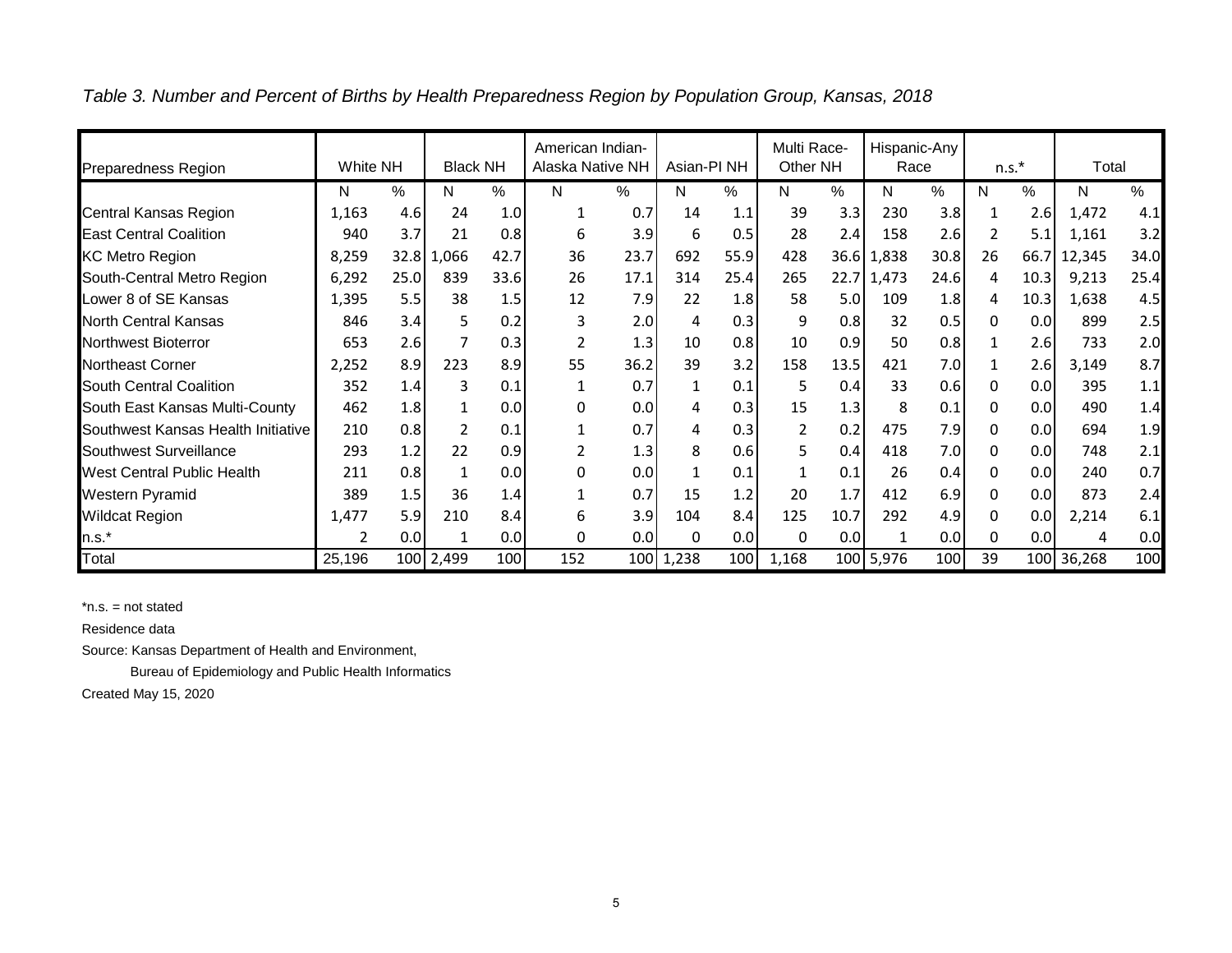*Table 4. Number and Percent of Births by Mother's Marital Status by Population Group, Kansas, 2018*

| <b>Status</b>      | <b>White NH</b> |                   | <b>Black NH</b> |                  |     | American Indian-<br>Alaska Native NH |            | Asian-PI <sub>NH</sub> |           | Multi Race-<br>Other NH | Hispanic-Any<br>Race |      |    | $n.s.*$ | Total  |      |
|--------------------|-----------------|-------------------|-----------------|------------------|-----|--------------------------------------|------------|------------------------|-----------|-------------------------|----------------------|------|----|---------|--------|------|
|                    | N               | %                 | N               | %                | N   | $\%$                                 | N          | %                      | N         | %                       | N                    | %    | N  | %       | N      | %    |
| <b>Married</b>     | 686,            | 70.2 <sub>1</sub> | 756.            | 30.3             | 56  |                                      | 36.8 1,088 | 87.9                   | 589       |                         | $50.4$ 2,869         | 48.0 | 29 | 74.4    | 23,073 | 63.6 |
| <b>Not Married</b> | ,500            |                   | 29.8 1,743      | 69.7             | 96  | 63.2                                 | 150        | 12.1                   | 579       |                         | 49.6 3,102           | 51.9 |    | 20.5    | 13,178 | 36.3 |
| Unknown            | 10              | 0.01              |                 | 0.0 <sub>l</sub> |     | 0.0                                  |            | 0.01                   | 0         | 0.0I                    |                      | 0.1  |    | 5.1I    | 17     | 0.0  |
| Total              | 25,196          |                   | 100 2,499       | 100              | 152 |                                      | 100 1,238  |                        | 100 1,168 |                         | 100 5,976            | 100  | 39 | 100     | 36,268 | 100  |

Residence data

Source: Kansas Department of Health and Environment,

Bureau of Epidemiology and Public Health Informatics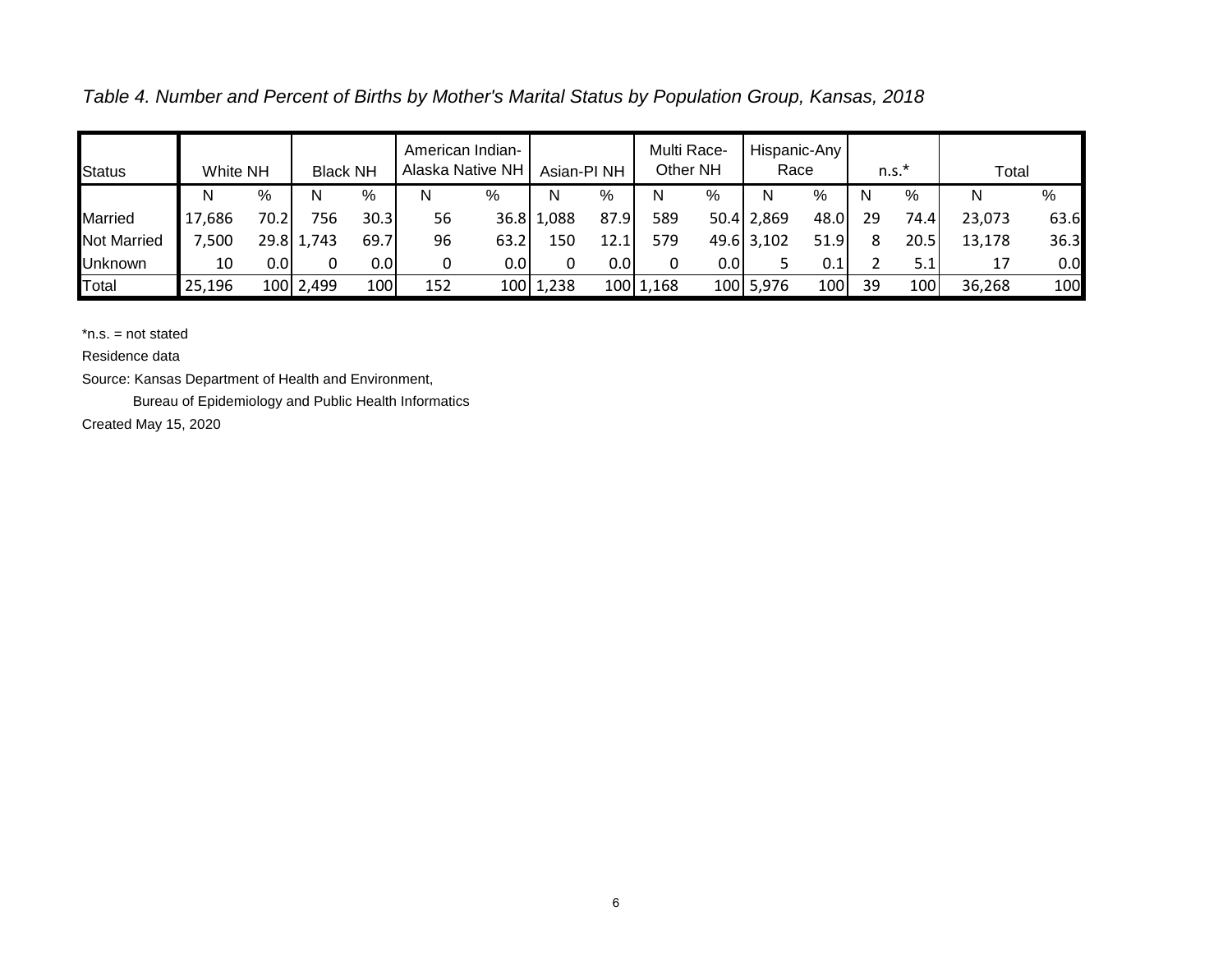*Table 5. Number and Percent of Births by Adequacy of Prenatal Care by Population Group, Kansas, 2018*

| Level of Prenatal<br>Care | White NH |                  | <b>Black NH</b> |      | American Indian-<br>Alaska Native NH |                  | Asian-PI <sub>NH</sub> |      | Multi Race-<br>Other NH |      | Race       | Hispanic-Any | $n.s.*$ |      | Total       |      |
|---------------------------|----------|------------------|-----------------|------|--------------------------------------|------------------|------------------------|------|-------------------------|------|------------|--------------|---------|------|-------------|------|
|                           | N        | %                | N               | %    | N                                    | %                | N                      | %    | N                       | %    | N          | %            | N       | %    | N           | %    |
| <b>Adequate Plus</b>      | 8,061    | 32.0             | 658             | 26.3 | 39                                   | 25.7             | 364                    | 29.4 | 335                     | 28.7 | 1,499      | 25.1         | 11      |      | 28.2 10,967 | 30.2 |
| Adequate                  | 13,690   |                  | 54.3 1,137      | 45.5 | 62                                   | 40.8             | 672                    | 54.3 | 547                     |      | 46.8 2,731 | 45.7         | 15      |      | 38.5 18,854 | 52.0 |
| Intermediate              | 1,053    | 4.2              | 217             | 8.7  | 16                                   | 10.5             | 51                     | 4.1  | 81                      | 6.9  | 546        | 9.1          | 3       | 7.7  | 1,967       | 5.4  |
| Inadequate                | 2,090    | 8.3              | 453             | 18.1 | 31                                   | 20.4             | 143                    | 11.6 | 189                     | 16.2 | 1,057      | 17.7         | 6.      | 15.4 | 3,969       | 10.9 |
| $n.s.*$                   | 302      | 1.2 <sub>l</sub> | 34              | 1.4  | 4                                    | 2.6              | 8                      | 0.6  | 16                      | 1.4  | 143        | 2.4          | 4       | 10.3 | 511         | 1.4  |
| Total                     | 25,196   |                  | 100 2,499       | 100  | 152                                  | 100 <sup> </sup> | 1,238                  | 100  | 1,168                   |      | 100 5,976  | 100          | 39      |      | 100 36,268  | 100  |

Residence data

Source: Kansas Department of Health and Environment,

Bureau of Epidemiology and Public Health Informatics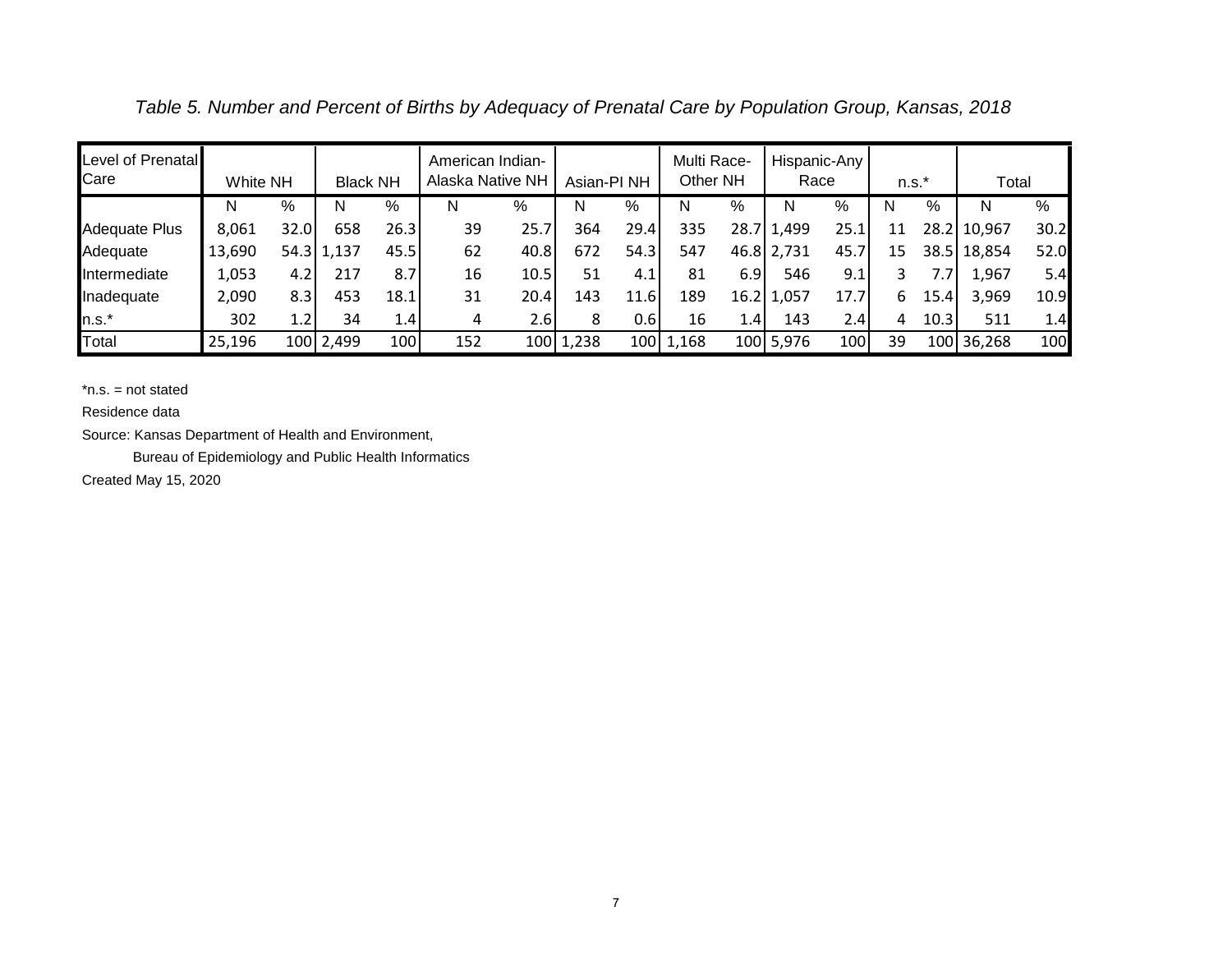| Weeks<br>Gestation | White NH |      | <b>Black NH</b> |                  | American Indian- | Alaska Native NH | Asian-PI <sub>NH</sub> |      | Multi Race-<br>Other NH |      | Hispanic-Any<br>Race |      | $n.s.*$        |      | Total  |      |
|--------------------|----------|------|-----------------|------------------|------------------|------------------|------------------------|------|-------------------------|------|----------------------|------|----------------|------|--------|------|
|                    | Ν        | %    | N               | %                | N                | %                | N                      | %    | N                       | %    | N                    | $\%$ | N              | %    | N      | %    |
| Under 20           | 16       | 0.1  | 8               | 0.3              | 0                | 0.0              |                        | 0.1  | 0                       | 0.0  | 0                    | 0.0  | 0              | 0.0  | 25     | 0.1  |
| 20-22              | 19       | 0.1  | 7               | 0.3              | 0                | 0.0              |                        | 0.1  | $\overline{2}$          | 0.2  | 10                   | 0.2  |                | 0.0  | 39     | 0.1  |
| 23-27              | 93       | 0.4  | 24              | 1.0              |                  | 0.7              | 11                     | 0.9  | 4                       | 0.3  | 39                   | 0.7  | 0              | 0.0  | 172    | 0.5  |
| 28-31              | 185      | 0.7  | 30              | 1.2 <sub>1</sub> | $\overline{2}$   | 1.3              | 7                      | 0.6  | 11                      | 0.9  | 42                   | 0.7  | 0              | 0.0  | 277    | 0.8  |
| 32-35              | 1,049    | 4.2  | 139             | 5.6              | 4                | 2.6              | 43                     | 3.5  | 49                      | 4.2  | 229                  | 3.8  | $\overline{2}$ | 5.1  | 1,515  | 4.2  |
| 36                 | 956      | 3.8  | 125             | 5.0              | 9                | 5.9              | 36                     | 2.9  | 53                      | 4.5  | 232                  | 3.9  |                | 2.6  | 1,412  | 3.9  |
| 37-38              | 6,390    | 25.4 | 724             | 29.0             | 48               | 31.6             | 371                    | 30.0 | 325                     | 27.8 | 1,657                | 27.7 | 8              | 20.5 | 9,523  | 26.3 |
| 39                 | 10,371   | 41.2 | 953             | 38.1             | 54               | 35.5             | 501                    | 40.5 | 468                     | 40.1 | 2,397                | 40.1 | 17             | 43.6 | 14,761 | 40.7 |
| 40-41              | 6,025    | 23.9 | 484             | 19.4             | 34               | 22.4             | 262                    | 21.2 | 252                     | 21.6 | 1,355                | 22.7 |                | 17.9 | 8,419  | 23.2 |
| 42 and over        | 79       | 0.3  | 4               | 0.2              | 0                | 0.0              | 3                      | 0.2  |                         | 0.1  | 7                    | 0.1  | 2              | 5.1  | 96     | 0.3  |
| $n.s.*$            | 13       | 0.1  |                 | 0.0              | 0                | 0.0              | $\overline{2}$         | 0.2  | 3                       | 0.3  | 8                    | 0.1  | $\overline{2}$ | 5.1  | 29     | 0.1  |
| Total              | 25,196   | 100  | 2,499           | 100              | 152              | 100              | 1,238                  | 100  | 1,168                   | 100  | 5,976                | 100  | 39             | 100  | 36,268 | 100  |

*Table 6. Number and Percent of Births by Number of Weeks Gestation by Population Group, Kansas, 2018*

Residence data

Source: Kansas Department of Health and Environment,

Bureau of Epidemiology and Public Health Informatics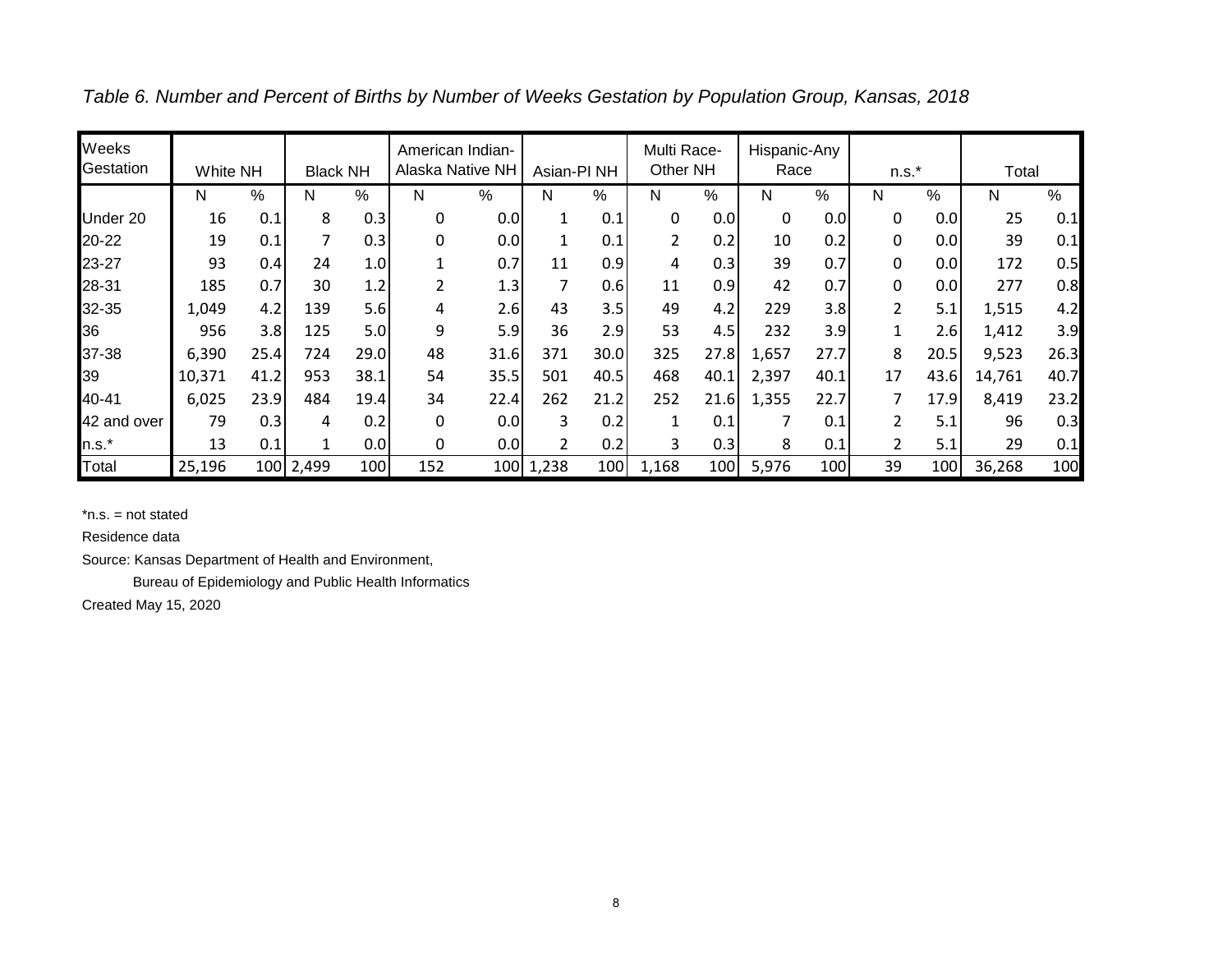*Table 7. Number and Percent of Births by WIC Participation by Population Group, Kansas, 2018*

| <b>WIC Use</b> | White NH |      | <b>Black NH</b> |      | American Indian-<br>Alaska Native NH |      | Asian-PI <sub>NH</sub> |      | Multi Race-<br>Other NH |      | Race           | Hispanic-Any |    | $n.s.*$ | Total       |      |
|----------------|----------|------|-----------------|------|--------------------------------------|------|------------------------|------|-------------------------|------|----------------|--------------|----|---------|-------------|------|
|                | N        | %    | N               | %    | N                                    | %    | N                      | %    | N                       | %    | N              | %            | N  | %       | N           | %    |
| Yes            | 5,362    | 21.3 | 1,172           | 46.9 | 71                                   | 46.7 | 222                    | 17.9 | 449                     |      | $38.4$ 3,013   | 50.4         |    |         | 7.7 10,292  | 28.4 |
| No             | 19.725   |      | 78.3 1,311      | 52.5 | 80                                   |      | 52.6 1,007             | 81.3 | 714                     |      | $61.1$   2,949 | 49.3         | 29 |         | 74.4 25,815 | 71.2 |
| $n.s.*$        | 109      | 0.4I | 16              | 0.6  |                                      | 0.71 |                        | 0.7  |                         | 0.4I | 14             | 0.2          |    | 17.9    | 161         | 0.4  |
| Total          | 25,196   | 100  | 2,499           | 100  | 152                                  |      | 100 1,238              | 100  | 1,168                   |      | 100 5,976      | 100          | 39 |         | 100 36,268  | 100  |

Residence data

Source: Kansas Department of Health and Environment,

Bureau of Epidemiology and Public Health Informatics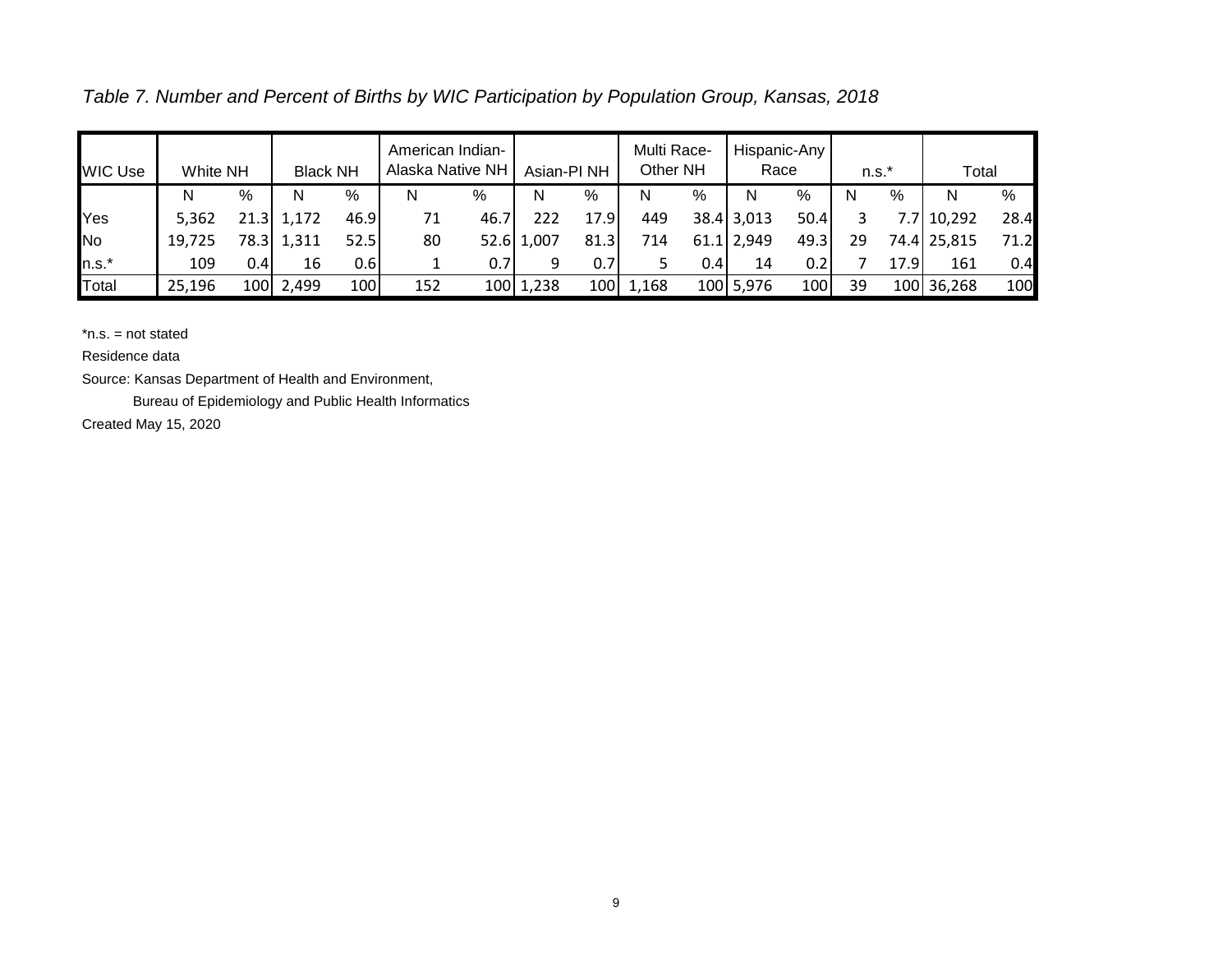*Table 8. Number and Percent of Singleton Births by Mother's Weight Gain Recommendation Based on Prepregnancy BMI\* by Population Group, Kansas, 2018*

|              |          |       |                 |      |     | American Indian- |                        |      | Multi Race- |       | Hispanic-Any |      |    |           |        |      |
|--------------|----------|-------|-----------------|------|-----|------------------|------------------------|------|-------------|-------|--------------|------|----|-----------|--------|------|
| Weight Gain* | White NH |       | <b>Black NH</b> |      |     | Alaska Native NH | Asian-PI <sub>NH</sub> |      | Other NH    |       | Race         |      |    | n.s.t     | Total  |      |
|              | N        | %     | N               | %    | N   | %                | N                      | %    | N           | $\%$  | N            | %    | N  | $\%$      | N      | %    |
| Less than    |          |       |                 |      |     |                  |                        |      |             |       |              |      |    |           |        |      |
| recommended  | 4,771    | 19.6  | 605             | 25.3 | 38  | 25.0             | 341                    | 28.1 | 272         | 24.31 | 1,565        | 26.8 |    | 8 22.2    | 7,600  | 21.7 |
| Recommended  | 7,668    | 31.5  | 673             | 28.1 | 39  | 25.7             | 453                    | 37.4 | 317         | 28.31 | 1,749        | 30.0 |    | $9\,25.0$ | 10,908 | 31.1 |
| More than    |          |       |                 |      |     |                  |                        |      |             |       |              |      |    |           |        |      |
| recommended  | 11,789   | 48.4I | 1,090           | 45.5 | 73  | 48.0             | 414                    | 34.2 | 513         | 45.8  | 2,467        | 42.3 |    | 11 30.6   | 16,357 | 46.6 |
| $\ln s.t$    | 123      | 0.5   | 26              | 1.1  |     | 1.3              |                        | 0.3  | 17          | 1.5I  | 58           | 1.0I |    | 8 22.2    | 238    | 0.7  |
| Total        | 24,351   | 100   | 2,394           | 100  | 152 |                  | 100 1,212              | 100  | 1,119       | 100   | 5,839        | 100  | 36 | 100       | 35,103 | 100  |

\*See Technical Notes for definition of weight gain based on BMI.

†n.s. = not stated

Residence data

Source: Kansas Department of Health and Environment,

Bureau of Epidemiology and Public Health Informatics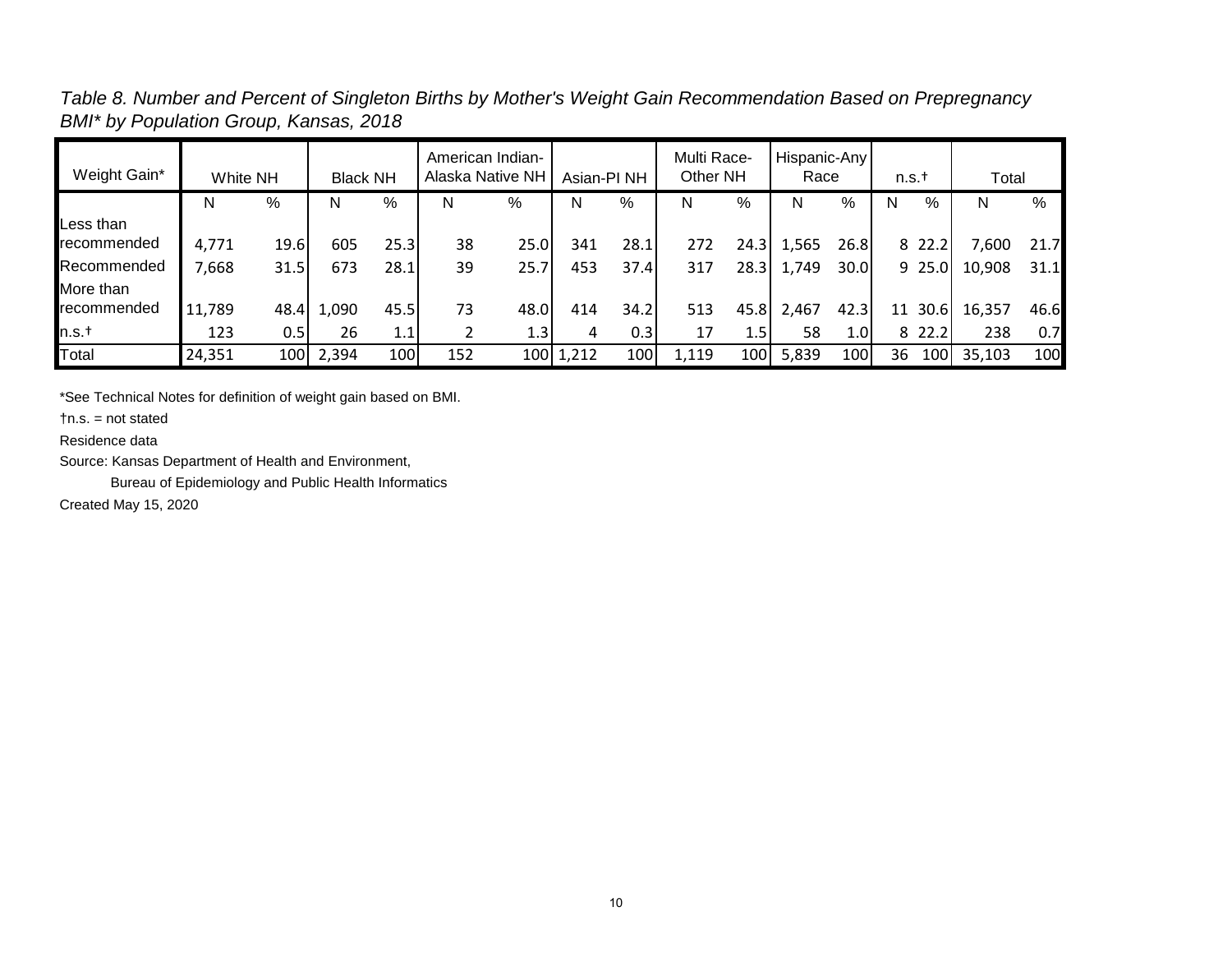| Mother's Age |          |                  |                 |                  | American Indian- |      |                |                  | Multi Race- |      | Hispanic-Any |      |                |      |               |      |
|--------------|----------|------------------|-----------------|------------------|------------------|------|----------------|------------------|-------------|------|--------------|------|----------------|------|---------------|------|
| Group        | White NH |                  | <b>Black NH</b> |                  | Alaska Native NH |      |                | Asian-PI NH      | Other NH    |      | Race         |      | $n.s.*$        |      | Total         |      |
|              | N        | %                | N               | %                | N                | %    | Ν              | %                | N           | %    | N            | $\%$ | N              | %    | N             | %    |
| $10 - 14$    | 3        | 0.0              | 2               | 0.1              | 0                | 0.0  | 0              | 0.0              |             | 0.2  | 4            | 0.1  | 0              | 0.0  | 11            | 0.0  |
| $15 - 17$    | 192      | 0.8              | 59              | 2.4              |                  | 0.7  | 1              | 0.1              | 35          | 3.OI | 173          | 2.9  | 0              | 0.0  | 461           | 1.3  |
| 18-19        | 805      | 3.2              | 173             | 6.9              | 6                | 3.9  | 19             | 1.5              | 70          | 6.0  | 400          | 6.7  | 0              | 0.01 | 1,473         | 4.1  |
| 20-24        | 4,942    | 19.6             | 716             | 28.7             | 46               | 30.3 | 89             | 7.2              | 356         |      | 30.5 1,692   | 28.3 | 3              | 7.7  | 7,844         | 21.6 |
| 25-29        | 8,186    | 32.5             | 750             | 30.0             | 48               | 31.6 | 367            | 29.6             | 338         |      | 28.9 1,683   | 28.2 | 13             |      | 33.3 11,385   | 31.4 |
| 30-34        | 7,535    | 29.9             | 508             | 20.3             | 33               | 21.7 | 473            | 38.2             | 230         |      | 19.7 1,224   | 20.5 | 10             |      | 25.6 10,013   | 27.6 |
| 35-39        | 3,045    | 12.1             | 245             | 9.8              | 13               | 8.6  | 244            | 19.7             | 120         | 10.3 | 628          | 10.5 | 9              | 23.1 | 4,304         | 11.9 |
| 40-44        | 459      | 1.8              | 45              | 1.8 <sub>1</sub> | 4                | 2.6  | 43             | 3.5              | 16          | 1.4  | 161          | 2.7  | $\overline{2}$ | 5.1  | 730           | 2.0  |
| 45 and over  | 29       | 0.1              |                 | 0.0              |                  | 0.7  | $\overline{2}$ | 0.2              |             | 0.1  | 11           | 0.2  | 0              | 0.0  | 45            | 0.1  |
| $n.s.*$      | 0        | 0.0 <sub>l</sub> | 0               | 0.0              | 0                | 0.0  | 0              | 0.0 <sub>l</sub> | 0           | 0.0  | 0            | 0.0  | $\overline{2}$ | 5.1  | $\mathcal{P}$ | 0.0  |
| Total        | 25,196   |                  | 100 2,499       | 100              | 152              |      | 100 1,238      | 100              | 1,168       |      | 100 5,976    | 100  | 39             |      | 100 36,268    | 100  |

*Table 9. Number and Percent of Births by Mother's Age-Group by Population Group, Kansas, 2018*

Residence data

Source: Kansas Department of Health and Environment,

Bureau of Epidemiology and Public Health Informatics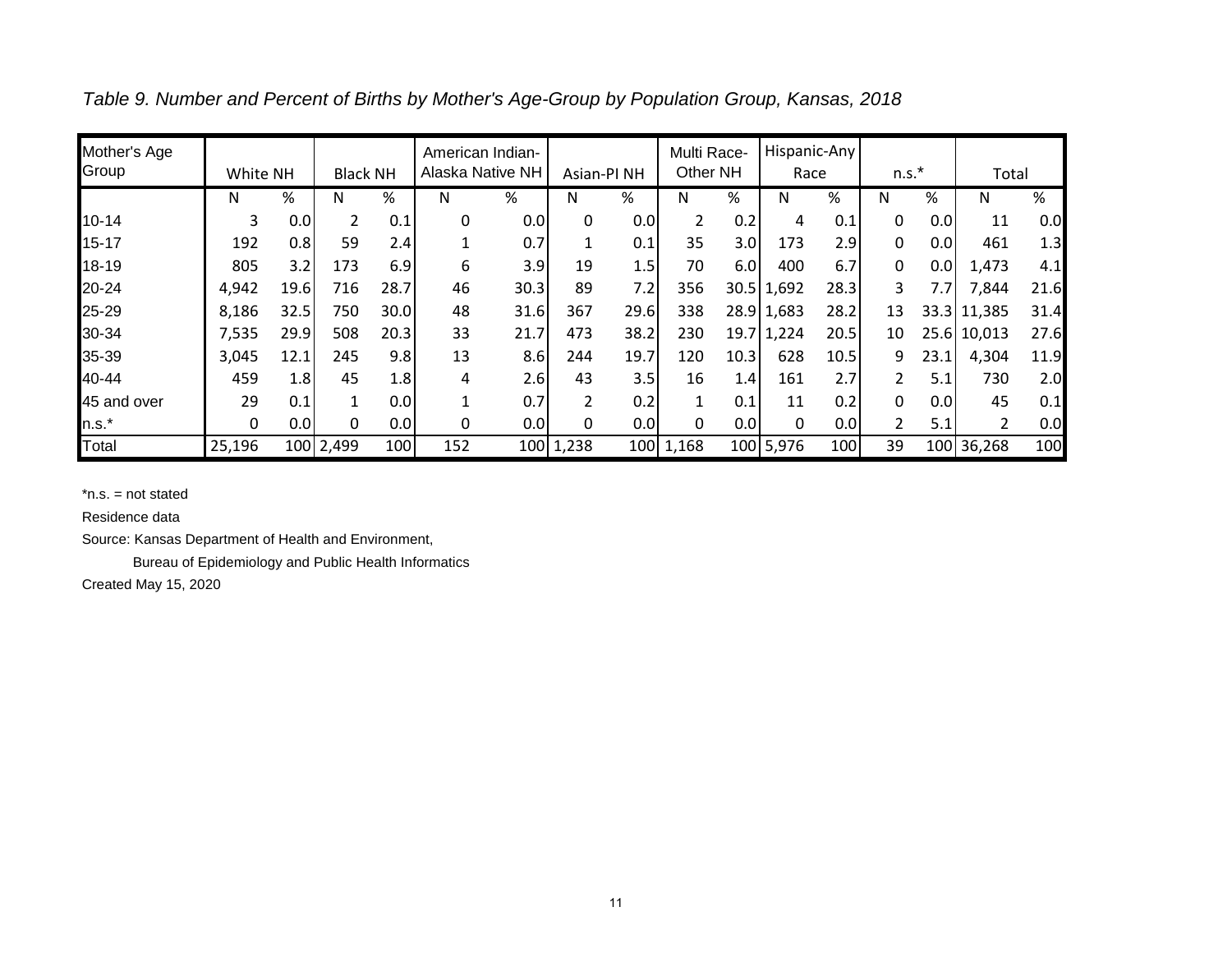*Table 10. Number and Percent of Births by Trimester Prenatal Care Began by Population Group, Kansas, 2018* Prenatal Care American Indian- $\mathbf{I}$ Multi Race-Hispanic-Any

| טווענעו טעונע<br>Began  | White NH |                  | <b>Black NH</b> |      | Alliciitail Illuiail <sup>-</sup><br>Alaska Native NH |                  | Asian/PI <sub>NH</sub> |                  | <b>IVIUIU INQUE-</b><br>Other NH |                  | Race       | i lispalliu-Aliv | $n.s.^*$ |       | Total  |      |
|-------------------------|----------|------------------|-----------------|------|-------------------------------------------------------|------------------|------------------------|------------------|----------------------------------|------------------|------------|------------------|----------|-------|--------|------|
|                         | N        | %                | N               | %    | N                                                     | %                | N                      | %                | N                                | $\%$             | N          | %                | N        | $\%$  | N      | %    |
| <b>First Trimester</b>  | 21,069   | 83.6             | 1,784           | 71.4 | 98                                                    | 64.5             | 1,001                  | 80.9             | 853                              |                  | 73.0 4,190 | 70.1             | 26       | 66.   | 29,021 | 80.0 |
| <b>Second Trimester</b> | 3,088    | 12.3             | 496             | 19.8 | 41                                                    | 27.0             | 179                    | 14.5             | 224                              |                  | 19.2 1,227 | 20.5             |          | 12.8  | 5,260  | 14.5 |
| <b>Third Trimester</b>  | 612      | 2.4              | 122             | 4.9  |                                                       | 4.6              | 40                     | 3.2              | 61                               | 5.2 <sub>1</sub> | 329        | 5.5              |          |       | l.173  | 3.2  |
| No Prenatal Care        | 180      | 0.7              | 60              | 2.4  |                                                       | 2.0 <sub>l</sub> | 11                     | 0.9              | 15                               | 1.3'             | 88         | 1.5              |          | 5.1   | 359    | 1.0  |
| n.s.*                   | 247      | 1.0 <sub>l</sub> | 37              | 1.5  |                                                       | 2.0              |                        | 0.6 <sub>l</sub> | 15                               | $4.3^{\circ}$    | 142        | 2.4              | 4        | 10.3  | 455    | 1.3  |
| Total                   | 25,196   | 100              | 2,499           | 100  | 152                                                   | 100              | ,238                   | 100 1            | 1,168                            |                  | 100 5,976  | 100              | 39       | 100 I | 36,268 | 100  |

Residence data

Source: Kansas Department of Health and Environment,

Bureau of Epidemiology and Public Health Informatics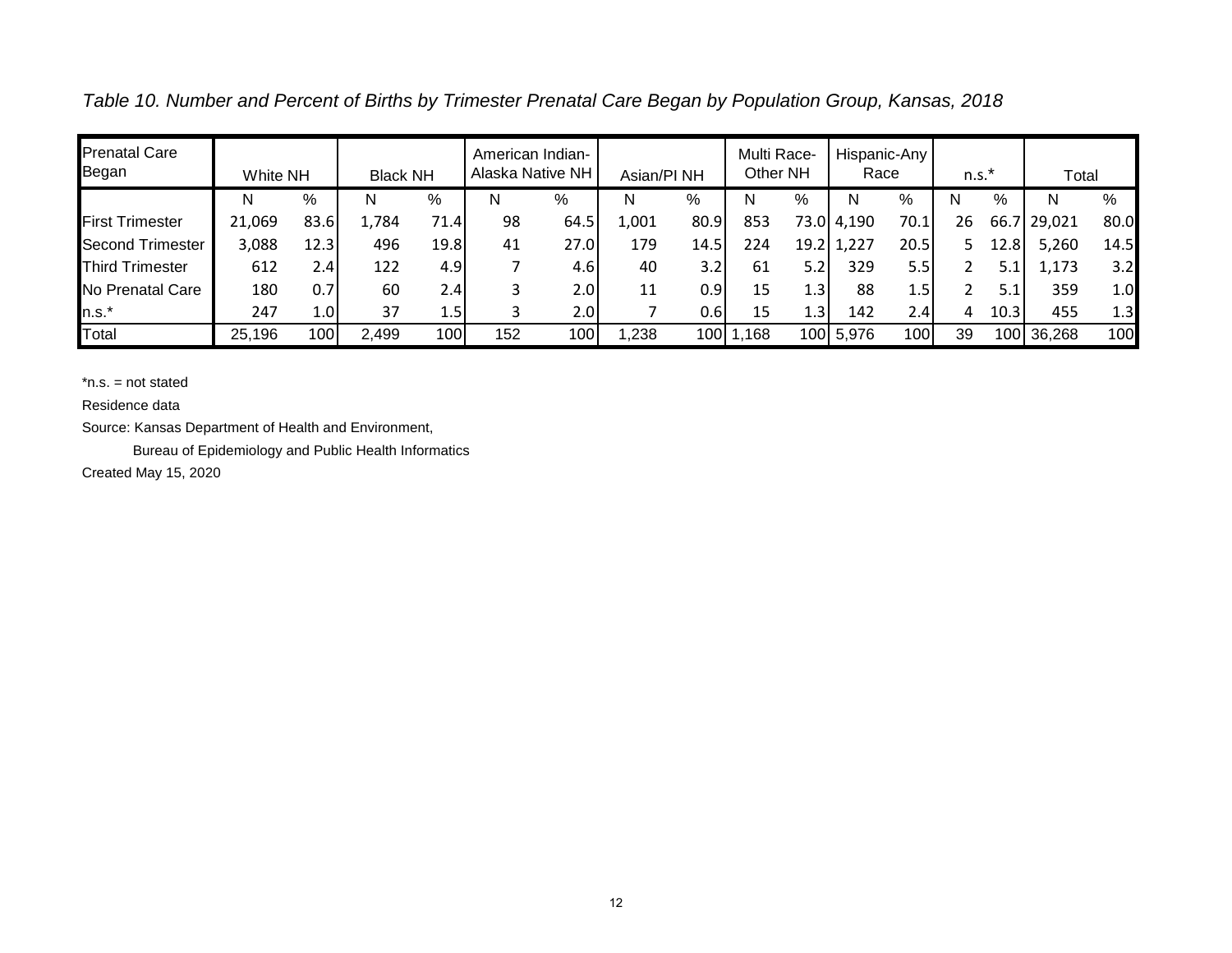|               |                 |     |                 |     | American Indian-        |      |                        |     | Multi Race-    |     | Hispanic-Any   |      |                |         |              |      |
|---------------|-----------------|-----|-----------------|-----|-------------------------|------|------------------------|-----|----------------|-----|----------------|------|----------------|---------|--------------|------|
| County        | <b>White NH</b> |     | <b>Black NH</b> |     | <b>Alaska Native NH</b> |      | Asian-PI <sub>NH</sub> |     | Other NH       |     | Race           |      |                | $n.s.*$ | <b>TOTAL</b> |      |
|               | N               | %   | $\mathsf{N}$    | %   | $\mathsf{N}$            | $\%$ | N                      | %   | N              | %   | $\mathsf{N}$   | $\%$ | N              | %       | Ν            | $\%$ |
| Allen         | 149             | 0.6 | $\mathbf 0$     | 0.0 | $\mathbf 0$             | 0.0  | $\mathbf{1}$           | 0.1 | 5              | 0.4 | 4              | 0.1  | $\mathbf 0$    | 0.0     | 159          | 0.4  |
| Anderson      | 98              | 0.4 | $\mathbf 0$     | 0.0 | 0                       | 0.0  | $\overline{2}$         | 0.2 | 3              | 0.3 | $\overline{2}$ | 0.0  | 0              | 0.0     | 105          | 0.3  |
| Atchison      | 155             | 0.6 | 9               | 0.4 | $\mathbf{1}$            | 0.7  | 0                      | 0.0 | 8              | 0.7 | 11             | 0.2  | $\mathbf{1}$   | 2.6     | 185          | 0.5  |
| <b>Barber</b> | 51              | 0.2 | $\mathbf{1}$    | 0.0 | $\overline{1}$          | 0.7  | $\mathbf 0$            | 0.0 | $\mathbf 0$    | 0.0 | $\overline{2}$ | 0.0  | 0              | 0.0     | 55           | 0.2  |
| <b>Barton</b> | 241             | 1.0 | 4               | 0.2 | 0                       | 0.0  | 3                      | 0.2 | 6              | 0.5 | 67             | 1.1  | 0              | 0.0     | 321          | 0.9  |
| Bourbon       | 193             | 0.8 | $\mathbf{1}$    | 0.0 | $\mathbf 0$             | 0.0  | $\mathbf{1}$           | 0.1 | 5              | 0.4 | $\overline{2}$ | 0.0  | 0              | 0.0     | 202          | 0.6  |
| <b>Brown</b>  | 101             | 0.4 | $\mathbf{1}$    | 0.0 | 13                      | 8.6  | 0                      | 0.0 | 9              | 0.8 | 6              | 0.1  | 0              | 0.0     | 130          | 0.4  |
| <b>Butler</b> | 636             | 2.5 | 6               | 0.2 | $\overline{2}$          | 1.3  | 8                      | 0.6 | 17             | 1.5 | 31             | 0.5  | $\Omega$       | 0.0     | 700          | 1.9  |
| Chase         | 23              | 0.1 | 0               | 0.0 | 0                       | 0.0  | 0                      | 0.0 | 0              | 0.0 | 1              | 0.0  | 0              | 0.0     | 24           | 0.1  |
| Chautauqua    | 29              | 0.1 | 0               | 0.0 | $\mathbf 1$             | 0.7  | $\mathsf 0$            | 0.0 | $\mathbf{1}$   | 0.1 | 4              | 0.1  | 0              | 0.0     | 35           | 0.1  |
| Cherokee      | 203             | 0.8 | 0               | 0.0 | $\mathbf{1}$            | 0.7  | 3                      | 0.2 | 16             | 1.4 | $\overline{7}$ | 0.1  | $\overline{2}$ | 5.1     | 232          | 0.6  |
| Cheyenne      | 18              | 0.1 | $\mathbf 0$     | 0.0 | $\mathsf 0$             | 0.0  | $\mathbf 0$            | 0.0 | $\pmb{0}$      | 0.0 | 3              | 0.1  | 0              | 0.0     | 21           | 0.1  |
| Clark         | 18              | 0.1 | $\mathbf{1}$    | 0.0 | $\mathbf{1}$            | 0.7  | 0                      | 0.0 | 0              | 0.0 | 4              | 0.1  | 0              | 0.0     | 24           | 0.1  |
| Clay          | 81              | 0.3 | $\mathbf{1}$    | 0.0 | $\mathsf 0$             | 0.0  | $\overline{2}$         | 0.2 | $\overline{2}$ | 0.2 | 4              | 0.1  | 0              | 0.0     | 90           | 0.2  |
| Cloud         | 97              | 0.4 | $\mathbf{1}$    | 0.0 | 0                       | 0.0  | $\mathbf{1}$           | 0.1 | $\mathbf{1}$   | 0.1 | 4              | 0.1  | 0              | 0.0     | 104          | 0.3  |
| Coffey        | 67              | 0.3 | $\mathbf{1}$    | 0.0 | $\mathbf{1}$            | 0.7  | 0                      | 0.0 | $\mathbf 0$    | 0.0 | 4              | 0.1  | 0              | 0.0     | 73           | 0.2  |
| Comanche      | 14              | 0.1 | 0               | 0.0 | 0                       | 0.0  | 0                      | 0.0 | 0              | 0.0 | 0              | 0.0  | 0              | 0.0     | 14           | 0.0  |
| Cowley        | 275             | 1.1 | 8               | 0.3 | $\overline{2}$          | 1.3  | 9                      | 0.7 | 15             | 1.3 | 74             | 1.2  | 0              | 0.0     | 383          | 1.1  |
| Crawford      | 378             | 1.5 | 10              | 0.4 | 0                       | 0.0  | 12                     | 1.0 | $\overline{7}$ | 0.6 | 44             | 0.7  | 0              | 0.0     | 451          | 1.2  |
| Decatur       | 29              | 0.1 | $\mathbf 0$     | 0.0 | $\mathbf 0$             | 0.0  | $\mathbf 0$            | 0.0 | $\mathbf 0$    | 0.0 | $\mathbf 1$    | 0.0  | 0              | 0.0     | 30           | 0.1  |
| Dickinson     | 174             | 0.7 | 0               | 0.0 | 0                       | 0.0  | $\mathbf 1$            | 0.1 | $\overline{2}$ | 0.2 | 6              | 0.1  | 0              | 0.0     | 183          | 0.5  |
| Doniphan      | 87              | 0.3 | $\mathbf 0$     | 0.0 | $\mathbf 0$             | 0.0  | $\mathbf{1}$           | 0.1 | $\overline{2}$ | 0.2 | 0              | 0.0  | 0              | 0.0     | 90           | 0.2  |
| Douglas       | 828             | 3.3 | 62              | 2.5 | 25                      | 16.4 | 70                     | 5.7 | 42             | 3.6 | 86             | 1.4  | $\mathbf{1}$   | 2.6     | 1,114        | 3.1  |
| Edwards       | 21              | 0.1 | $\mathbf 0$     | 0.0 | $\mathbf 0$             | 0.0  | $\overline{0}$         | 0.0 | $\mathbf{1}$   | 0.1 | 9              | 0.2  | 0              | 0.0     | 31           | 0.1  |
| Elk           | 23              | 0.1 | 0               | 0.0 | 0                       | 0.0  | 0                      | 0.0 | $\mathbf{1}$   | 0.1 | 0              | 0.0  | 0              | 0.0     | 24           | 0.1  |
| Ellis         | 270             | 1.1 | 5               | 0.2 | $\mathbf{1}$            | 0.7  | 6                      | 0.5 | $\overline{7}$ | 0.6 | 25             | 0.4  | 0              | 0.0     | 314          | 0.9  |
| Ellsworth     | 49              | 0.2 | 0               | 0.0 | 1                       | 0.7  | 0                      | 0.0 | $\mathbf{1}$   | 0.1 | $\overline{2}$ | 0.0  | 0              | 0.0     | 53           | 0.1  |
| Finney        | 201             | 0.8 | 36              | 1.4 | $\mathbf 1$             | 0.7  | 15                     | 1.2 | 20             | 1.7 | 348            | 5.8  | 0              | 0.0     | 621          | 1.7  |
| Ford          | 161             | 0.6 | 21              | 0.8 | 1                       | 0.7  | 8                      | 0.6 | 4              | 0.3 | 381            | 6.4  | 0              | 0.0     | 576          | 1.6  |
| Franklin      | 267             | 1.1 | 6               | 0.2 | $\mathbf{1}$            | 0.7  | $\mathbf{1}$           | 0.1 | 6              | 0.5 | 20             | 0.3  | $\mathbf{1}$   | 2.6     | 302          | 0.8  |

*Table 11. Number and Percent of Births by County of Residence by Population Group, Kansas, 2018*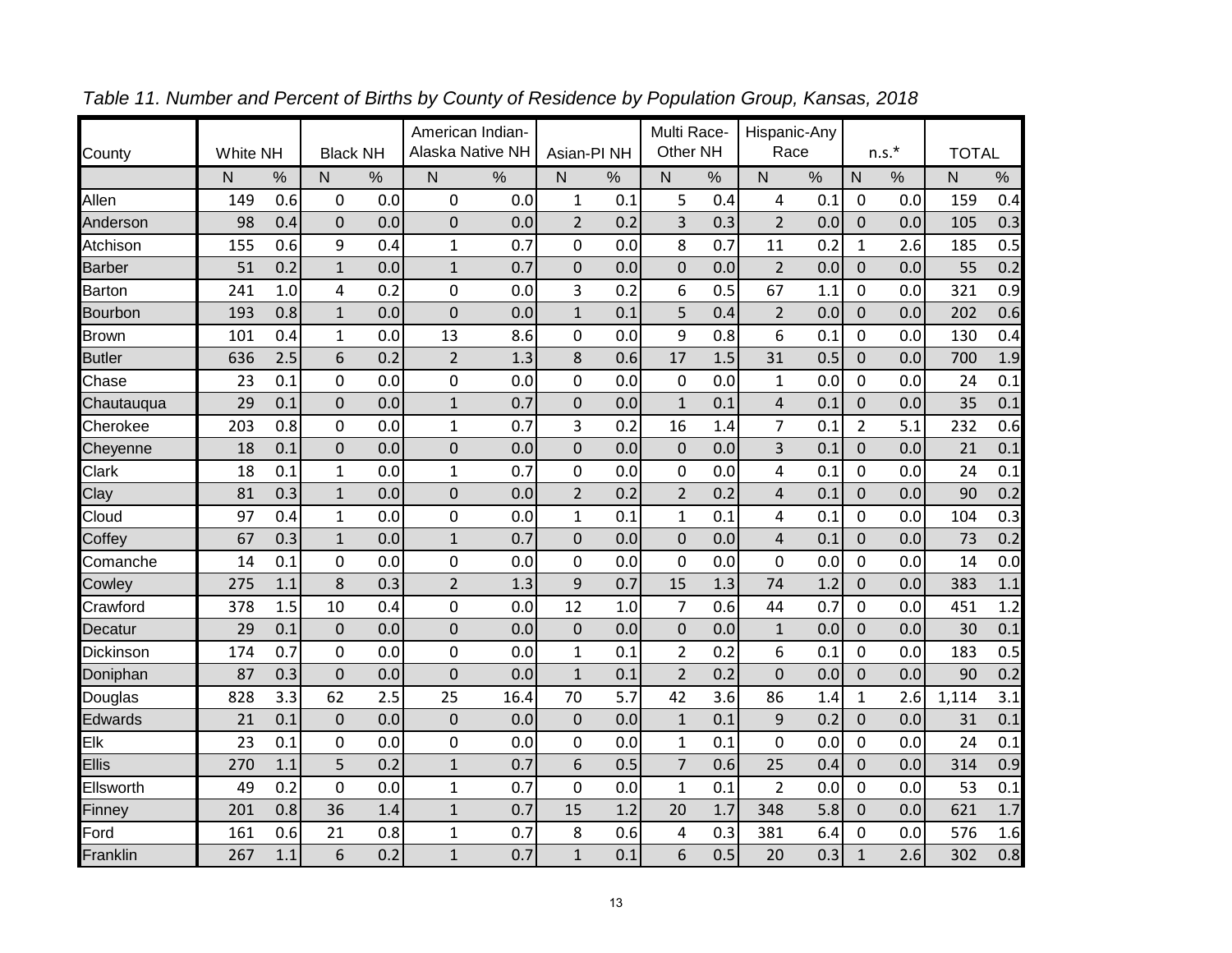|             |          |      |                 |      | American Indian-        |      |                        |      | Multi Race-    |      | Hispanic-Any   |      |              |         |              |      |
|-------------|----------|------|-----------------|------|-------------------------|------|------------------------|------|----------------|------|----------------|------|--------------|---------|--------------|------|
| County      | White NH |      | <b>Black NH</b> |      | <b>Alaska Native NH</b> |      | Asian-PI <sub>NH</sub> |      | Other NH       |      | Race           |      |              | $n.s.*$ | <b>TOTAL</b> |      |
| Geary       | 527      | 2.1  | 142             | 5.7  | 4                       | 2.6  | 40                     | 3.2  | 56             | 4.8  | 167            | 2.8  | 0            | 0.0     | 936          | 2.6  |
| Gove        | 34       | 0.1  | $\mathbf{1}$    | 0.0  | $\mathbf 0$             | 0.0  | $\mathbf 0$            | 0.0  | $\mathbf{1}$   | 0.1  | $\overline{2}$ | 0.0  | 0            | 0.0     | 38           | 0.1  |
| Graham      | 24       | 0.1  | 0               | 0.0  | 0                       | 0.0  | 0                      | 0.0  | 0              | 0.0  | 0              | 0.0  | 0            | 0.0     | 24           | 0.1  |
| Grant       | 41       | 0.2  | $\mathbf 0$     | 0.0  | $\mathbf{1}$            | 0.7  | $\overline{0}$         | 0.0  | $\mathbf 0$    | 0.0  | 84             | 1.4  | 0            | 0.0     | 126          | 0.3  |
| Gray        | 65       | 0.3  | 0               | 0.0  | 0                       | 0.0  | 0                      | 0.0  | 0              | 0.0  | 13             | 0.2  | 0            | 0.0     | 78           | 0.2  |
| Greeley     | 11       | 0.0  | $\mathbf 0$     | 0.0  | $\mathbf 0$             | 0.0  | $\mathbf 0$            | 0.0  | $\mathbf 0$    | 0.0  | 3              | 0.1  | 0            | 0.0     | 14           | 0.0  |
| Greenwood   | 49       | 0.2  | $\mathbf{1}$    | 0.0  | 1                       | 0.7  | 0                      | 0.0  | $\overline{2}$ | 0.2  | 1              | 0.0  | 0            | 0.0     | 54           | 0.1  |
| Hamilton    | 14       | 0.1  | 0               | 0.0  | 0                       | 0.0  | $\Omega$               | 0.0  | $\mathbf 0$    | 0.0  | 17             | 0.3  | 0            | 0.0     | 31           | 0.1  |
| Harper      | 60       | 0.2  | 0               | 0.0  | 0                       | 0.0  | 0                      | 0.0  | $\mathbf{1}$   | 0.1  | 8              | 0.1  | 0            | 0.0     | 69           | 0.2  |
| Harvey      | 310      | 1.2  | 5               | 0.2  | $\mathbf{1}$            | 0.7  | 6                      | 0.5  | 8              | 0.7  | 56             | 0.9  | 0            | 0.0     | 386          | 1.1  |
| Haskell     | 45       | 0.2  | 0               | 0.0  | 0                       | 0.0  | 0                      | 0.0  | 0              | 0.0  | 22             | 0.4  | 0            | 0.0     | 67           | 0.2  |
| Hodgeman    | 13       | 0.1  | $\mathbf 0$     | 0.0  | $\overline{0}$          | 0.0  | $\overline{0}$         | 0.0  | $\mathbf{1}$   | 0.1  | $\mathbf 0$    | 0.0  | 0            | 0.0     | 14           | 0.0  |
| Jackson     | 120      | 0.5  | $\mathbf{1}$    | 0.0  | 20                      | 13.2 | 0                      | 0.0  | 12             | 1.0  | 16             | 0.3  | 0            | 0.0     | 169          | 0.5  |
| Jefferson   | 171      | 0.7  | $\overline{2}$  | 0.1  | $\overline{2}$          | 1.3  | $\overline{2}$         | 0.2  | 5              | 0.4  | 6              | 0.1  | 0            | 0.0     | 188          | 0.5  |
| Jewell      | 23       | 0.1  | 0               | 0.0  | 0                       | 0.0  | 0                      | 0.0  | 0              | 0.0  | $\mathbf{1}$   | 0.0  | 0            | 0.0     | 24           | 0.1  |
| Johnson     | 5,337    | 21.2 | 357             | 14.3 | 4                       | 2.6  | 492                    | 39.7 | 211            | 18.1 | 714            | 11.9 | 18           | 46.2    | 7,133        | 19.7 |
| Kearny      | 47       | 0.2  | $\mathbf 0$     | 0.0  | 0                       | 0.0  | 0                      | 0.0  | 0              | 0.0  | 18             | 0.3  | 0            | 0.0     | 65           | 0.2  |
| Kingman     | 60       | 0.2  | $\mathbf{1}$    | 0.0  | $\mathsf 0$             | 0.0  | $\mathbf 1$            | 0.1  | $\overline{2}$ | 0.2  | 4              | 0.1  | 0            | 0.0     | 68           | 0.2  |
| Kiowa       | 40       | 0.2  | $\mathbf{1}$    | 0.0  | 0                       | 0.0  | 0                      | 0.0  | $\mathbf{1}$   | 0.1  | 0              | 0.0  | 0            | 0.0     | 42           | 0.1  |
| _abette     | 240      | 1.0  | 9               | 0.4  | $\mathbf 0$             | 0.0  | $\mathbf 0$            | 0.0  | $\overline{7}$ | 0.6  | 11             | 0.2  | $\mathbf{1}$ | 2.6     | 268          | 0.7  |
| .ane        | 16       | 0.1  | 0               | 0.0  | 0                       | 0.0  | 0                      | 0.0  | 0              | 0.0  | 3              | 0.1  | 0            | 0.0     | 19           | 0.1  |
| Leavenworth | 788      | 3.1  | 63              | 2.5  | 0                       | 0.0  | 15                     | 1.2  | 48             | 4.1  | 88             | 1.5  | 3            | 7.7     | 1,005        | 2.8  |
| Lincoln     | 29       | 0.1  | $\mathbf 0$     | 0.0  | 0                       | 0.0  | 0                      | 0.0  | $\mathbf 0$    | 0.0  | $\mathbf{1}$   | 0.0  | 0            | 0.0     | 30           | 0.1  |
| Linn        | 95       | 0.4  | $\mathbf 0$     | 0.0  | $\mathbf{1}$            | 0.7  | $\overline{0}$         | 0.0  | $\mathbf{1}$   | 0.1  | 5              | 0.1  | $\Omega$     | 0.0     | 102          | 0.3  |
| _ogan       | 43       | 0.2  | 0               | 0.0  | 0                       | 0.0  | 0                      | 0.0  | 0              | 0.0  | 4              | 0.1  | 0            | 0.0     | 47           | 0.1  |
| Lyon        | 264      | 1.0  | 10              | 0.4  | $\mathbf 0$             | 0.0  | $\pmb{4}$              | 0.3  | 10             | 0.9  | 118            | 2.0  | 0            | 0.0     | 406          | 1.1  |
| McPherson   | 104      | 0.4  | 0               | 0.0  | $\mathbf{1}$            | 0.7  | 0                      | 0.0  | $\overline{2}$ | 0.2  | 4              | 0.1  | $\mathbf{1}$ | 2.6     | 112          | 0.3  |
| Marion      | 111      | 0.4  | 0               | 0.0  | $\mathbf 0$             | 0.0  | $\mathbf{1}$           | 0.1  | $\overline{2}$ | 0.2  | 3              | 0.1  | 0            | 0.0     | 117          | 0.3  |
| Marshall    | 273      | 1.1  | $\overline{2}$  | 0.1  | 0                       | 0.0  | 4                      | 0.3  | 4              | 0.3  | 18             | 0.3  | $\mathbf{1}$ | 2.6     | 302          | 0.8  |
| Meade       | 36       | 0.1  | 0               | 0.0  | 0                       | 0.0  | 0                      | 0.0  | 0              | 0.0  | 20             | 0.3  | 0            | 0.0     | 56           | 0.2  |
| Miami       | 343      | 1.4  | 3               | 0.1  | $\mathbf{1}$            | 0.7  | 6                      | 0.5  | $\overline{7}$ | 0.6  | 10             | 0.2  | $\mathbf{1}$ | 2.6     | 371          | 1.0  |

*Table 11. Number and Percent of Births by County of Residence by Population Group, Kansas, 2018*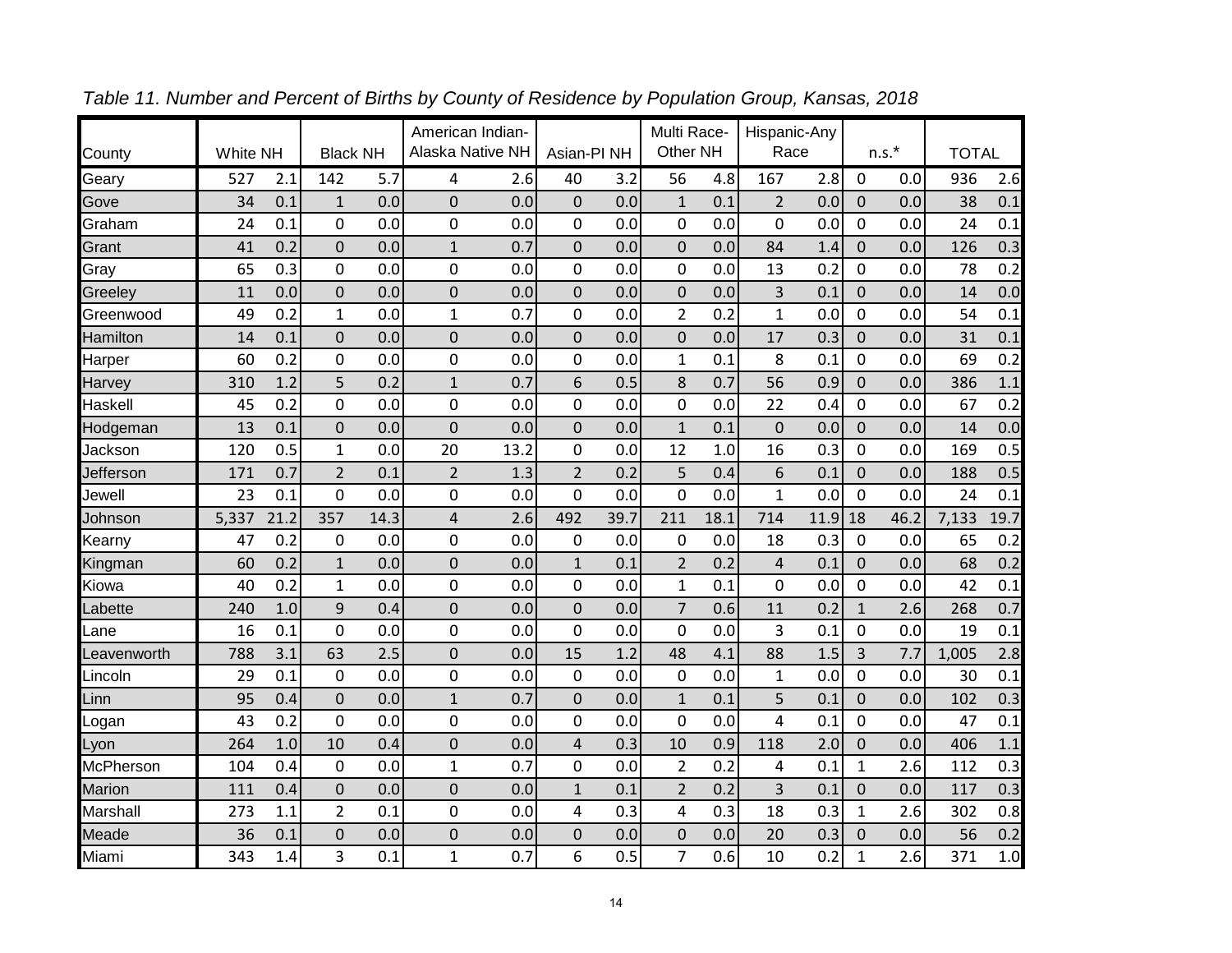|                 |          |      |                 |      | American Indian-        |      |                |      | Multi Race-    |      | Hispanic-Any   |      |                |          |              |      |
|-----------------|----------|------|-----------------|------|-------------------------|------|----------------|------|----------------|------|----------------|------|----------------|----------|--------------|------|
| County          | White NH |      | <b>Black NH</b> |      | <b>Alaska Native NH</b> |      | Asian-PI NH    |      | Other NH       |      | Race           |      |                | $n.s.$ * | <b>TOTAL</b> |      |
| <b>Mitchell</b> | 71       | 0.3  | $\Omega$        | 0.0  | 0                       | 0.0  | $\Omega$       | 0.0  | $\mathbf{1}$   | 0.1  | 3              | 0.1  | $\Omega$       | 0.0      | 75           | 0.2  |
| Montgomery      | 273      | 1.1  | 19              | 0.8  | 10                      | 6.6  | 6              | 0.5  | 21             | 1.8  | 33             | 0.6  | 1              | 2.6      | 363          | 1.0  |
| <b>Morris</b>   | 57       | 0.2  | $\mathbf 1$     | 0.0  | $1\,$                   | 0.7  | 0              | 0.0  | $\mathbf 1$    | 0.1  | 4              | 0.1  | 0              | 0.0      | 64           | 0.2  |
| Morton          | 18       | 0.1  | $\mathbf 0$     | 0.0  | 0                       | 0.0  | 0              | 0.0  | 0              | 0.0  | 9              | 0.2  | 0              | 0.0      | 27           | 0.1  |
| Nemaha          | 138      | 0.5  | $\mathbf{1}$    | 0.0  | $\mathbf{1}$            | 0.7  | $\mathbf 0$    | 0.0  | $\overline{2}$ | 0.2  | 6              | 0.1  | 0              | 0.0      | 148          | 0.4  |
| Neosho          | 151      | 0.6  | $\mathbf 0$     | 0.0  | 0                       | 0.0  | $\mathbf{1}$   | 0.1  | $\overline{2}$ | 0.2  | 9              | 0.2  | 0              | 0.0      | 163          | 0.4  |
| <b>Ness</b>     | 27       | 0.1  | 0               | 0.0  | 0                       | 0.0  | 0              | 0.0  | 0              | 0.0  | 8              | 0.1  | 0              | 0.0      | 35           | 0.1  |
| Norton          | 47       | 0.2  | $\mathbf{1}$    | 0.0  | 0                       | 0.0  | $\overline{2}$ | 0.2  | 0              | 0.0  | 5              | 0.1  | $\mathbf{1}$   | 2.6      | 56           | 0.2  |
| Osage           | 146      | 0.6  | $\overline{2}$  | 0.1  | $\overline{1}$          | 0.7  | $\mathbf{1}$   | 0.1  | $\overline{7}$ | 0.6  | 9              | 0.2  | 0              | 0.0      | 166          | 0.5  |
| Osborne         | 41       | 0.2  | $\mathbf{1}$    | 0.0  | 0                       | 0.0  | 0              | 0.0  | 0              | 0.0  | 0              | 0.0  | 0              | 0.0      | 42           | 0.1  |
| Ottawa          | 58       | 0.2  | 0               | 0.0  | $\overline{1}$          | 0.7  | 0              | 0.0  | $\mathbf{1}$   | 0.1  | 3              | 0.1  | 0              | 0.0      | 63           | 0.2  |
| Pawnee          | 45       | 0.2  | $\mathbf{1}$    | 0.0  | 0                       | 0.0  | 0              | 0.0  | 0              | 0.0  | 6              | 0.1  | 0              | 0.0      | 52           | 0.1  |
| Phillips        | 60       | 0.2  | $\mathbf 0$     | 0.0  | $\overline{0}$          | 0.0  | $\mathbf 0$    | 0.0  | $\mathbf 0$    | 0.0  | $\overline{2}$ | 0.0  | $\overline{0}$ | 0.0      | 62           | 0.2  |
| Pottawatomie    | 349      | 1.4  | 4               | 0.2  | 0                       | 0.0  | $\mathbf{1}$   | 0.1  | 9              | 0.8  | 20             | 0.3  | 0              | 0.0      | 383          | 1.1  |
| Pratt           | 106      | 0.4  | $\overline{0}$  | 0.0  | $\overline{0}$          | 0.0  | $\mathbf 0$    | 0.0  | $\mathbf 0$    | 0.0  | 10             | 0.2  | $\overline{0}$ | 0.0      | 116          | 0.3  |
| Rawlins         | 33       | 0.1  | $\overline{0}$  | 0.0  | 0                       | 0.0  | $\mathbf 1$    | 0.1  | $\mathbf 0$    | 0.0  | 3              | 0.1  | 0              | 0.0      | 37           | 0.1  |
| Reno            | 504      | 2.0  | 12              | 0.5  | $\overline{7}$          | 4.6  | $\overline{7}$ | 0.6  | 29             | 2.5  | 83             | 1.4  | 0              | 0.0      | 642          | 1.8  |
| Republic        | 42       | 0.2  | $\mathbf{1}$    | 0.0  | 0                       | 0.0  | 0              | 0.0  | $\mathbf 0$    | 0.0  | $\mathbf{1}$   | 0.0  | 0              | 0.0      | 44           | 0.1  |
| Rice            | 94       | 0.4  | $\overline{1}$  | 0.0  | $\overline{1}$          | 0.7  | $\overline{0}$ | 0.0  | $\mathbf{1}$   | 0.1  | 17             | 0.3  | 0              | 0.0      | 114          | 0.3  |
| Riley           | 601      | 2.4  | 64              | 2.6  | $\overline{2}$          | 1.3  | 63             | 5.1  | 60             | 5.1  | 105            | 1.8  | 0              | 0.0      | 895          | 2.5  |
| Rooks           | 64       | 0.3  | $\mathbf 0$     | 0.0  | $\mathbf 1$             | 0.7  | $\mathbf 0$    | 0.0  | $\mathbf 1$    | 0.1  | $\mathbf 1$    | 0.0  | 0              | 0.0      | 67           | 0.2  |
| Rush            | 21       | 0.1  | 0               | 0.0  | 0                       | 0.0  | 0              | 0.0  | 0              | 0.0  | $\overline{2}$ | 0.0  | 0              | 0.0      | 23           | 0.1  |
| <b>Russell</b>  | 80       | 0.3  | $\overline{0}$  | 0.0  | $\overline{0}$          | 0.0  | $\mathbf 0$    | 0.0  | $\mathbf{1}$   | 0.1  | 3              | 0.1  | 0              | 0.0      | 84           | 0.2  |
| Saline          | 471      | 1.9  | 16              | 0.6  | 0                       | 0.0  | $\overline{7}$ | 0.6  | 28             | 2.4  | 117            | 2.0  | 0              | 0.0      | 639          | 1.8  |
| Scott           | 51       | 0.2  | $\mathbf 0$     | 0.0  | $\mathbf 0$             | 0.0  | $\overline{0}$ | 0.0  | $\overline{0}$ | 0.0  | 16             | 0.3  | 0              | 0.0      | 67           | 0.2  |
| Sedgwick        | 4,233    | 16.8 | 802             | 32.1 | 13                      | 8.6  | 280            | 22.6 | 191            | 16.4 | 1,210          | 20.2 | 3              | 7.7      | 6,732        | 18.6 |
| Seward          | 61       | 0.2  | $\overline{2}$  | 0.1  | $\overline{0}$          | 0.0  | $\mathbf{1}$   | 0.1  | $\mathbf{1}$   | 0.1  | 316            | 5.3  | 0              | 0.0      | 381          | 1.1  |
| Shawnee         | 1,369    | 5.4  | 209             | 8.4  | 18                      | 11.8 | 35             | 2.8  | 118            | 10.1 | 373            | 6.2  | 0              | 0.0      | 2,122        | 5.9  |
| Sheridan        | 19       | 0.1  | $\mathbf 0$     | 0.0  | $\mathbf 0$             | 0.0  | $\mathbf 1$    | 0.1  | 0              | 0.0  | 4              | 0.1  | $\Omega$       | 0.0      | 24           | 0.1  |
| Sherman         | 58       | 0.2  | 0               | 0.0  | 0                       | 0.0  | 0              | 0.0  | 0              | 0.0  | 7              | 0.1  | 0              | 0.0      | 65           | 0.2  |
| Smith           | 28       | 0.1  | $\overline{1}$  | 0.0  | $\overline{1}$          | 0.7  | $\mathbf 0$    | 0.0  | $\overline{0}$ | 0.0  | $\mathbf 0$    | 0.0  | 0              | 0.0      | 30           | 0.1  |

*Table 11. Number and Percent of Births by County of Residence by Population Group, Kansas, 2018*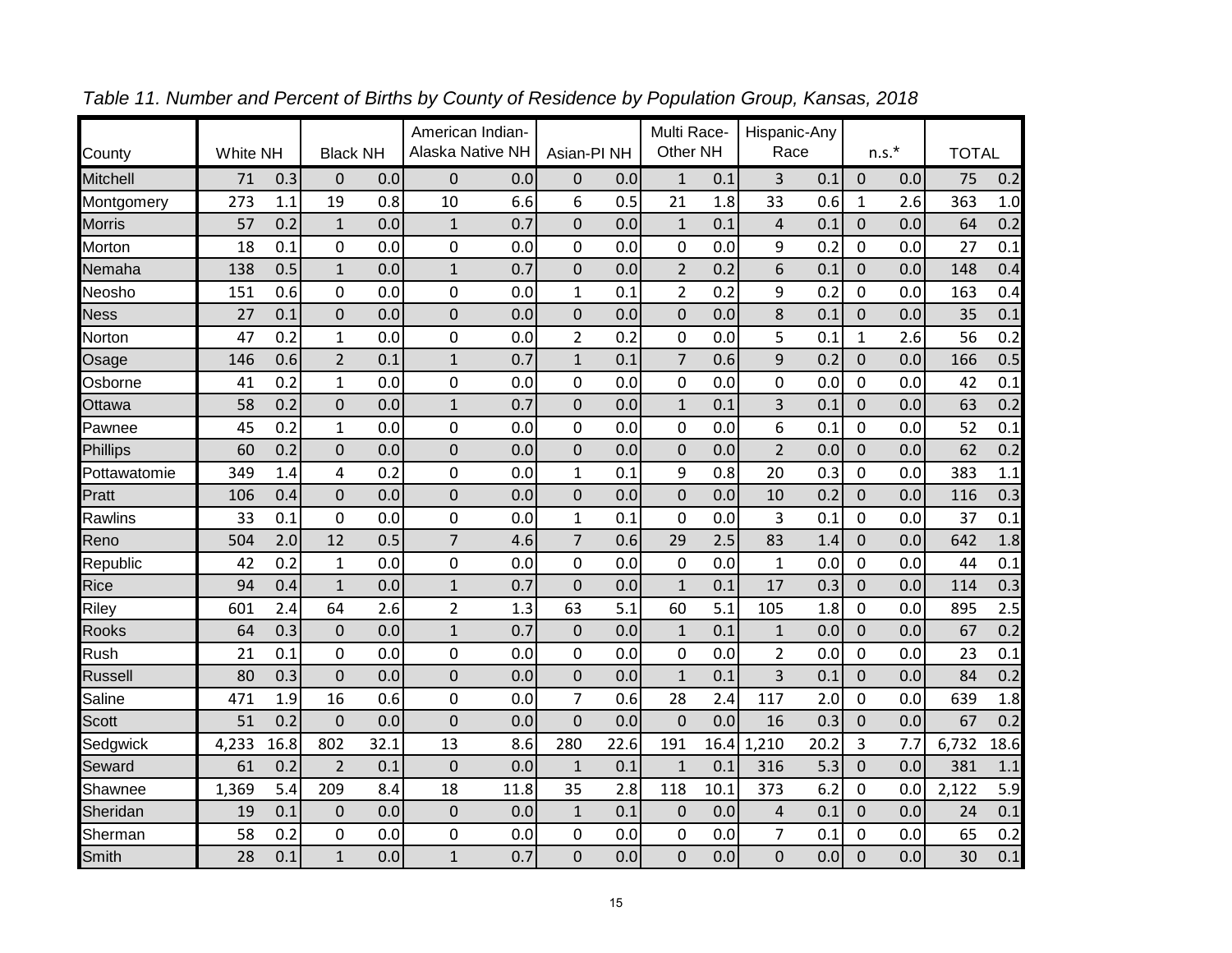| County          | White NH |     | <b>Black NH</b> |      | American Indian-<br>Alaska Native NH |     | Asian-PI <sub>NH</sub> |     | Multi Race-<br>Other NH |      | Hispanic-Any<br>Race |        |          | $n.s.*$ | <b>TOTAL</b> |     |
|-----------------|----------|-----|-----------------|------|--------------------------------------|-----|------------------------|-----|-------------------------|------|----------------------|--------|----------|---------|--------------|-----|
| <b>Stafford</b> | 39       | 0.2 | 0               | 0.0  | 0                                    | 0.0 | 0                      | 0.0 | 0                       | 0.0  | 5                    | 0.1    | 0        | 0.0     | 44           | 0.1 |
| <b>Stanton</b>  | 11       | 0.0 | $\Omega$        | 0.0  | $\Omega$                             | 0.0 | 1                      | 0.1 | 0                       | 0.0  | 9                    | 0.2    | $\Omega$ | 0.0     | 21           | 0.1 |
| <b>Stevens</b>  | 34       | 0.1 | $\mathbf{0}$    | 0.0  | $\Omega$                             | 0.0 | 2                      | 0.2 | $\mathbf{1}$            | 0.1  | 35                   | 0.6    | 0        | 0.0     | 72           | 0.2 |
| Sumner          | 230      | 0.9 | 6               | 0.2  | $\Omega$                             | 0.0 | 4                      | 0.3 | 3                       | 0.3  | 15                   | 0.3    | 0        | 0.0     | 258          | 0.7 |
| Thomas          | 87       | 0.3 | $\mathbf{1}$    | 0.0  | 0                                    | 0.0 | 1                      | 0.1 | $\overline{2}$          | 0.2  | 8                    | 0.1    | 0        | 0.0     | 99           | 0.3 |
| Trego           | 30       | 0.1 | $\Omega$        | 0.0  | $\Omega$                             | 0.0 | $\Omega$               | 0.0 | $\mathbf 0$             | 0.0  | $\mathbf{1}$         | 0.0    | $\Omega$ | 0.0     | 31           | 0.1 |
| Wabaunsee       | 67       | 0.3 | 0               | 0.0  | 1                                    | 0.7 | 0                      | 0.0 | $\overline{2}$          | 0.2  | $\mathbf{1}$         | 0.0    |          | 2.6     | 72           | 0.2 |
| Wallace         | 34       | 0.1 | 0               | 0.0  | $\mathbf 0$                          | 0.0 | 0                      | 0.0 | $\mathbf 0$             | 0.0  | $\mathbf 0$          | 0.0    | $\Omega$ | 0.0     | 34           | 0.1 |
| Washington      | 73       | 0.3 | $\mathbf{0}$    | 0.0  | $\Omega$                             | 0.0 | $\mathbf{0}$           | 0.0 | $\mathbf{0}$            | 0.0  | 4                    | 0.1    | 0        | 0.0     | 77           | 0.2 |
| Wichita         | 15       | 0.1 | $\Omega$        | 0.0  | $\Omega$                             | 0.0 | $\Omega$               | 0.0 | $\mathbf{0}$            | 0.0  | $\overline{7}$       | 0.1    | $\Omega$ | 0.0     | 22           | 0.1 |
| Wilson          | 98       | 0.4 | $\mathbf{0}$    | 0.0  | 0                                    | 0.0 | 0                      | 0.0 | 3                       | 0.3  | 1                    | 0.0    | 0        | 0.0     | 102          | 0.3 |
| Woodson         | 22       | 0.1 | $\Omega$        | 0.0  | $\mathbf 0$                          | 0.0 | $\Omega$               | 0.0 | $\overline{2}$          | 0.2  | 0                    | 0.0    | $\Omega$ | 0.0     | 24           | 0.1 |
| Wyandotte       | 868      | 3.4 | 581             | 23.2 | 5                                    | 3.3 | 109                    | 8.8 | 119                     | 10.2 | 935                  | 15.6   | 3        | 7.7     | 2,620        | 7.2 |
| $n.s.*$         | 2        | 0.0 | 1               | 0.0  | $\Omega$                             | 0.0 | $\Omega$               | 0.0 | $\Omega$                | 0.0  |                      | 0.0    | 0        | 0.0     | 4            | 0.0 |
| Total           | 25,196   |     | 100 2,499       | 100  | 152                                  | 100 | 1,238                  | 100 | 1,168                   | 100  | 5,976                | 100 39 |          | 100     | 36,268       | 100 |

*Table 11. Number and Percent of Births by County of Residence by Population Group, Kansas, 2018*

Residence data

Source: Kansas Department of Health and Environment,

Bureau of Epidemiology and Public Health Informatics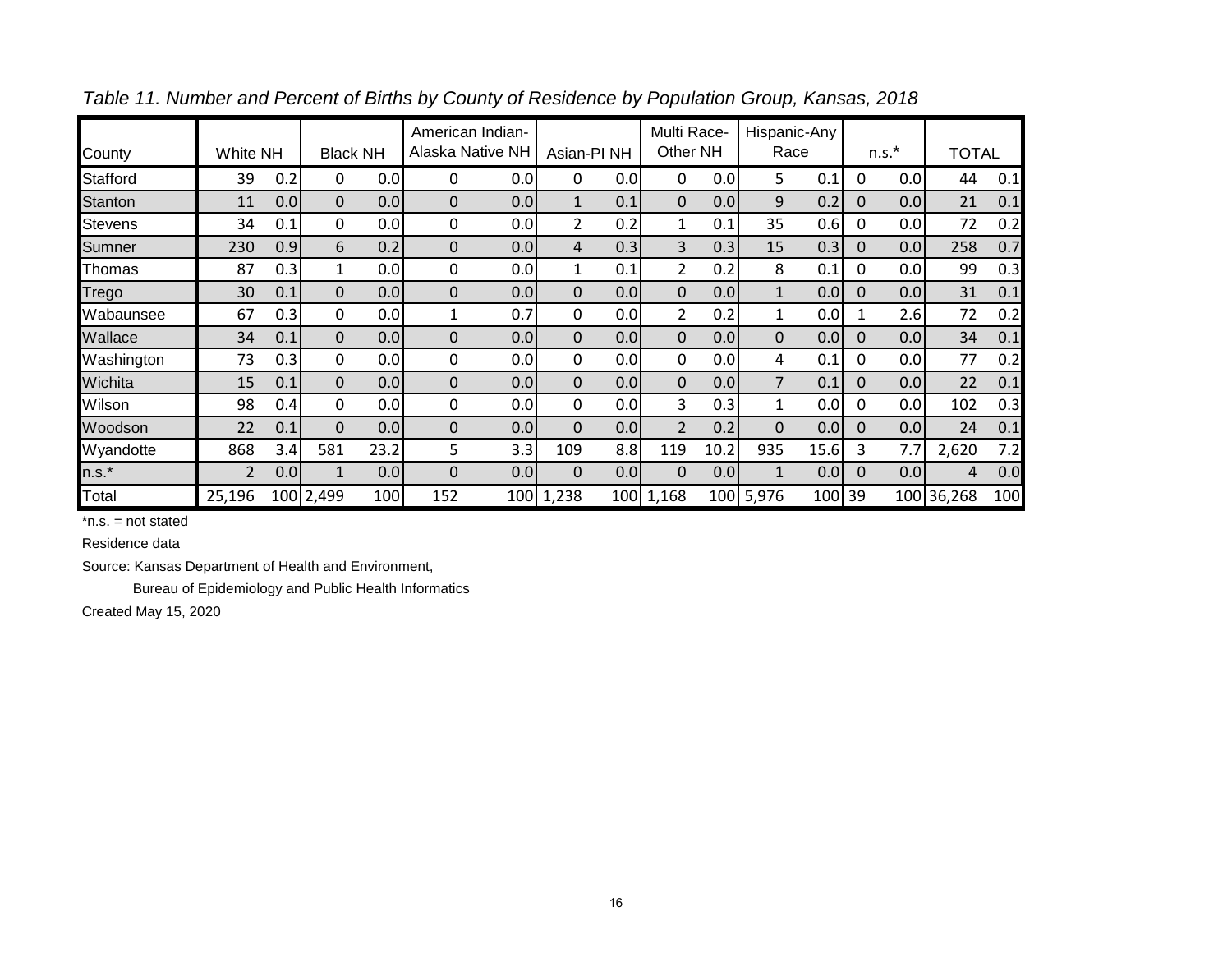*Table 12. Number of Births Where Reported Medical Risk Factors During Pregnancy and Reported Percent of Medical Risk Factors by Population Group, Kansas, 2018*

| <b>Medical Risk Factors</b>                           | White NH |      | <b>Black NH</b> |      | American Indian-<br>Alaska Native NH |      | Asian-PI <sub>NH</sub> |      | Multi Race-<br>Other NH |      | Hispanic-Any<br>Race |      | $n.s.*$      |      | Total  |      |
|-------------------------------------------------------|----------|------|-----------------|------|--------------------------------------|------|------------------------|------|-------------------------|------|----------------------|------|--------------|------|--------|------|
|                                                       | N        | $\%$ | N               | %    | N                                    | $\%$ | N.                     | %    | N                       | %    | N                    | %    | N            | %    | N      | $\%$ |
| Pre-pregnancy Diabetes                                | 178      | 1.3  | 26              | 1.8  | 6                                    | 4.7  | 7                      | 1.3  | 9                       | 1.4  | 67                   | 2.5  | 0            | 0.0  | 293    | 1.6  |
| <b>Gestational Diabetes</b>                           | 1,586    | 11.8 | 146             | 10.1 | 22                                   | 17.2 | 153                    | 28.9 | 82                      | 13.0 | 502                  | 19.0 | 5.           | 25.0 | 2,496  | 13.3 |
| Pre-pregnancy Hypertension                            | 460      | 3.4  | 90              | 6.2  | 5                                    | 3.9  | 11                     | 2.1  | 17                      | 2.7  | 78                   | 2.9  |              | 5.0  | 662    | 3.5  |
| Pre-eclampsia                                         | 1,899    | 14.1 | 158             | 10.9 | 10                                   | 7.8  | 55                     | 10.4 | 76                      | 12.1 | 350                  | 13.2 |              | 15.0 | 2,551  | 13.6 |
| Eclampsia                                             | 116      | 0.9  | 15              | 1.0  | 2                                    | 1.6  | 5                      | 0.9  | 5                       | 0.8  | 27                   | 1.0  | 0            | 0.0  | 170    | 0.9  |
| <b>Previous Pre-term Birth</b>                        | 617      | 4.6  | 77              | 5.3  | 5                                    | 3.9  | 15                     | 2.8  | 32                      | 5.1  | 153                  | 5.8  | $\Omega$     | 0.0  | 899    | 4.8  |
| Previous Poor Pregnancy                               |          |      |                 |      |                                      |      |                        |      |                         |      |                      |      |              |      |        |      |
| Outcome                                               | 422      | 3.1  | 46              | 3.2  | 9                                    | 7.0  | 16                     | 3.0  | 18                      | 2.9  | 93                   | 3.5  | 0            | 0.0  | 604    | 3.2  |
| Vaginal Bleeding                                      | 226      | 1.7  | 29              | 2.0  |                                      | 0.8  | 16                     | 3.0  | 8                       | 1.3  | 40                   | 1.5  | 0            | 0.0  | 320    | 1.7  |
| Previous C-Section                                    | 3,742    | 27.9 | 376             | 26.0 | 24                                   | 18.8 | 178                    | 33.6 | 151                     | 24.0 | 819                  | 30.9 | 8            | 40.0 | 5,298  | 28.1 |
| <b>Infertility Treatment</b>                          | 480      | 3.6  | 11              | 0.8  | $\Omega$                             | 0.0  | 27                     | 5.1  | 6                       | 1.0  | 40                   | 1.5  | $\Omega$     | 0.0  | 564    | 3.0  |
| Infections Contracted or                              |          |      |                 |      |                                      |      |                        |      |                         |      |                      |      |              |      |        |      |
| Treated During Pregnancy+                             | 913      | 6.8  | 213             | 14.7 | 8                                    | 6.3  | 31                     | 5.8  | 66                      | 10.5 | 254                  | 9.6  | $\mathbf{0}$ | 0.0  | 1,485  | 7.9  |
| Smoking During Pregnancy<br><b>Alcohol Use During</b> | 2,757    | 20.5 | 256             | 17.7 | 34                                   | 26.6 | 16                     | 3.0  | 157                     | 24.9 | 215                  | 8.1  | ٩            | 15.0 | 3,438  | 18.3 |
| Pregnancy                                             | 27       | 0.2  | $\overline{2}$  | 0.1  | 2                                    | 1.6  | 0                      | 0.0  | 3                       | 0.5  | 10                   | 0.4  | 0            | 0.0  | 44     | 0.2  |
| <b>Total Births</b>                                   | 13,423   | 100  | 1,445           | 100  | 128                                  | 100  | 530                    | 100  | 630                     | 100  | 2,648                | 100  | 20           | 100  | 18,824 | 100  |

Note: More than one medical risk factor may have been reported for a birth. Therefore, actual number of births maybe lower than totals. \*n.s. = not stated

†Infections include: Gonorrhea, Syphilis, Herpes Simplex Virus, Chlamydia, HIV, Hepatitis B & Hepatitis C

Residence data

Source: Kansas Department of Health and Environment,

Bureau of Epidemiology and Public Health Informatics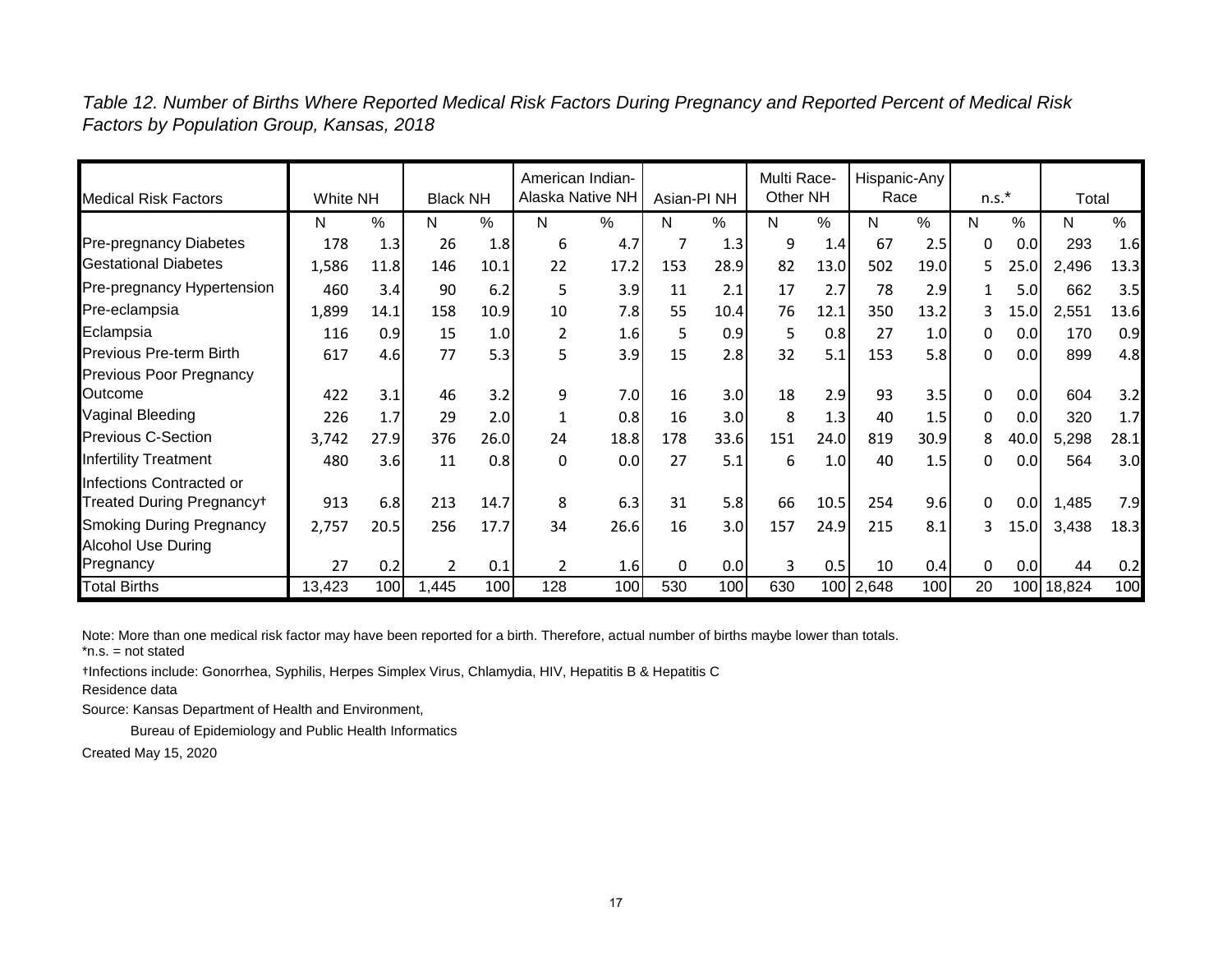*Table 13. Number and Percent of Total Births With and Without Poor Birth Outcomes\* by Population Group Kansas, 2018*

| Poor Outcome | <b>White NH</b> |       | <b>Black NH</b> |                  |     | American Indian-<br>Alaska Native NH | Asian-PI NH |      | Multi Race-<br>Other NH |      | Hispanic-Any<br>Race |      | n.s.1 |      | Total  |                  |
|--------------|-----------------|-------|-----------------|------------------|-----|--------------------------------------|-------------|------|-------------------------|------|----------------------|------|-------|------|--------|------------------|
|              | N               | %     | N               | %                | N   | %                                    | N           | %    | N                       | %    | N                    | $\%$ |       | %    | N      | %                |
| Yes          | 4,089           | 16.2' |                 | 22.0             | 24  | 15.8                                 | 204         | 16.5 | 201                     | 17.2 | 932                  | 15.6 | b     | 15.4 | 6,007  | 16.6             |
| No           | 21,107          |       | 83.8 1,948      | 78.0             | 128 |                                      | 84.2 1,034  | 83.5 | 967                     |      | 82.8 5,044           | 84.4 | 33    | 84.6 | 30,261 | 83.4             |
| Total        | 25,196          |       | 100 2,499       | 100 <sup> </sup> | 152 | 100                                  | 1,238       | 100  | ,168                    |      | 100 5,976            | 100  | 39    | 100  | 36,268 | 100 <sub>l</sub> |

\*See Technical Notes for definition of poor birth outcomes

†n.s. = not stated

Residence data

Source: Kansas Department of Health and Environment,

Bureau of Epidemiology and Public Health Informatics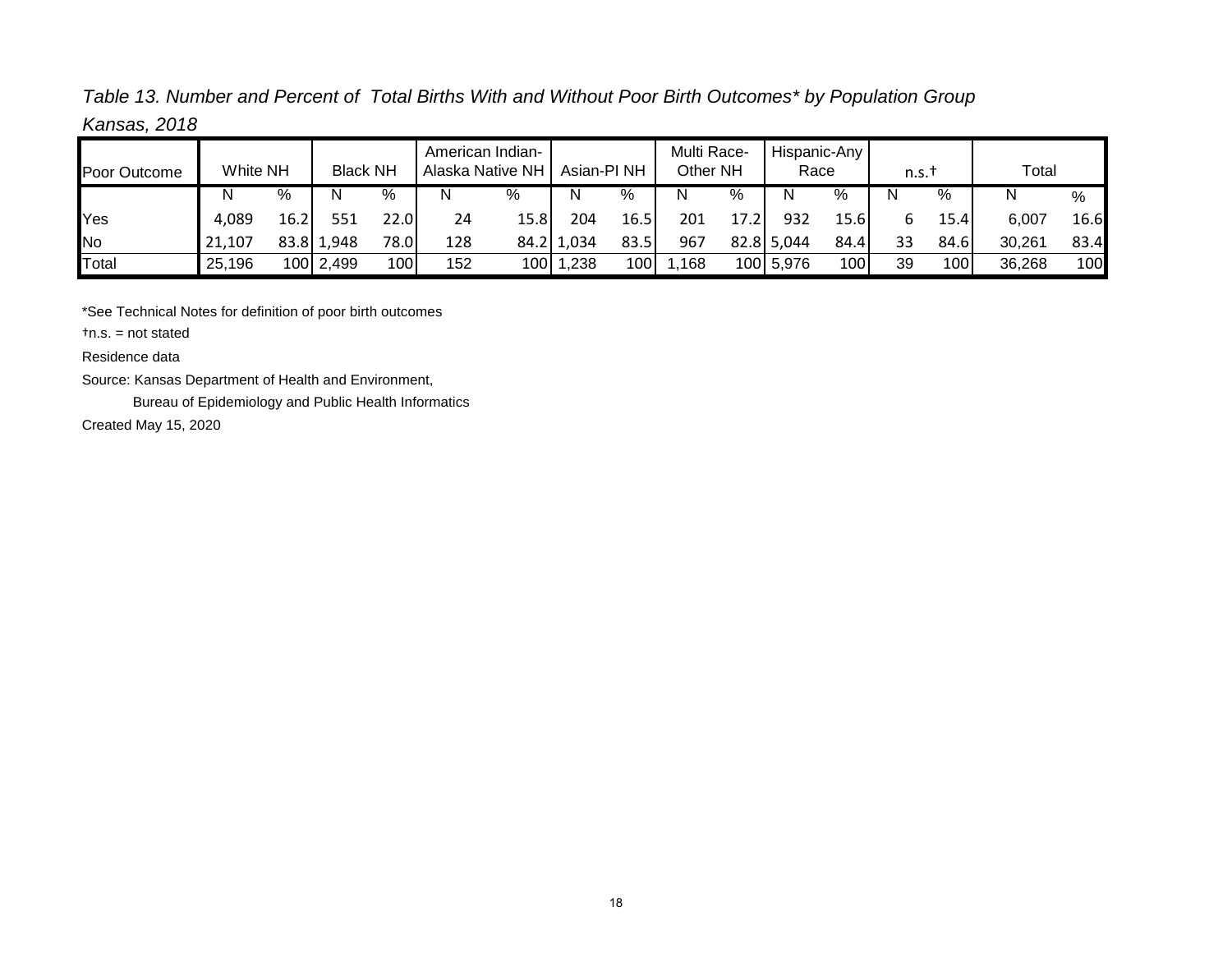*Table 14. Number and Percent of Singleton Births with Poor Birth Outcomes\* at Mother's Level of Education by Population Group, Kansas, 2018*

| <b>Education of Mother</b> | White NH |      | <b>Black NH</b> |      | American Indian-<br>Alaska Native NH Asian-PI NH |      |     |                  | Multi Race-<br>Other NH |                  |     | Hispanic-Any<br>Race |   | n.s.t            | <b>TOTAL</b> |      |
|----------------------------|----------|------|-----------------|------|--------------------------------------------------|------|-----|------------------|-------------------------|------------------|-----|----------------------|---|------------------|--------------|------|
|                            | N        | %    | N               | %    | N                                                | %    | N   | %                | N                       | %                | N   | %                    | N | $\%$             | N            | $\%$ |
| 8th Grade or Less          | 39       | 1.1  |                 | 1.5  | 0                                                | 0.0  |     | 2.2              | 5                       | 2.9              | 75  | 9.0                  | 0 | 0.0              | 130          | 2.5  |
| 9-12 Grade, No Diploma     | 274      | 7.9  | 77              | 16.8 |                                                  | 20.8 | 6   | 3.3              | 29                      | 16.9             | 182 | 21.8                 |   | 25.0             | 574          | 11.1 |
| H.S. or GED                | 855      | 24.6 | 189             | 41.3 | 8                                                | 33.3 | 26  | 14.2             | 57                      | 33.1             | 285 | 34.1                 | 0 | 0.0              | 1,420        | 27.6 |
| Some College, No Degree    | 769      | 22.1 | 109             | 23.8 | 9                                                | 37.5 | 22  | 12.0             | 31                      | 18.0             | 161 | 19.3                 |   | 25.0             | 1,102        | 21.4 |
| Associate Degree           | 361      | 10.4 | 30              | 6.6  |                                                  | 4.2  |     | 4.9              | 12                      | 7.0 <sub>l</sub> | 51  | 6.1                  | 0 | 0.0              | 464          | 9.0  |
| <b>Bachelor's Degree</b>   | 817      | 23.5 | 32              | 7.01 |                                                  | 0.0  | 59  | 32.2             | 26                      | 15.1             | 50  | 6.0                  |   | 25.0             | 985          | 19.1 |
| Master's Degree            | 280      | 8.1  | 11              | 2.4  |                                                  | 4.2  | 46  | 25.1             | 9                       | 5.2              | 22  | 2.6                  |   | 0.0              | 369          | 7.2  |
| Doctorate                  | 68       | 2.0  |                 | 0.2  | O                                                | 0.0  | 11  | 6.0              | $\overline{2}$          | 1.2              | 6   | 0.7                  | O | 0.0 <sub>l</sub> | 88           | 1.7  |
| n.s.t                      | 14       | 0.4  |                 | 0.4  | 0                                                | 0.0  |     | 0.0 <sub>l</sub> | $\mathbf{1}$            | 0.6              |     | 0.4                  |   | 25.0             | 21           | 0.4  |
| Total                      | 3,477    | 100  | 458             | 100  | 24                                               | 100  | 183 | 100              | 172                     | 100              | 835 | 100                  | 4 | 100              | 5,153        | 100  |

\*See Technical Notes for definition of poor birth outcomes

†n.s. = not stated

Residence data

Source: Kansas Department of Health and Environment,

Bureau of Epidemiology and Public Health Informatics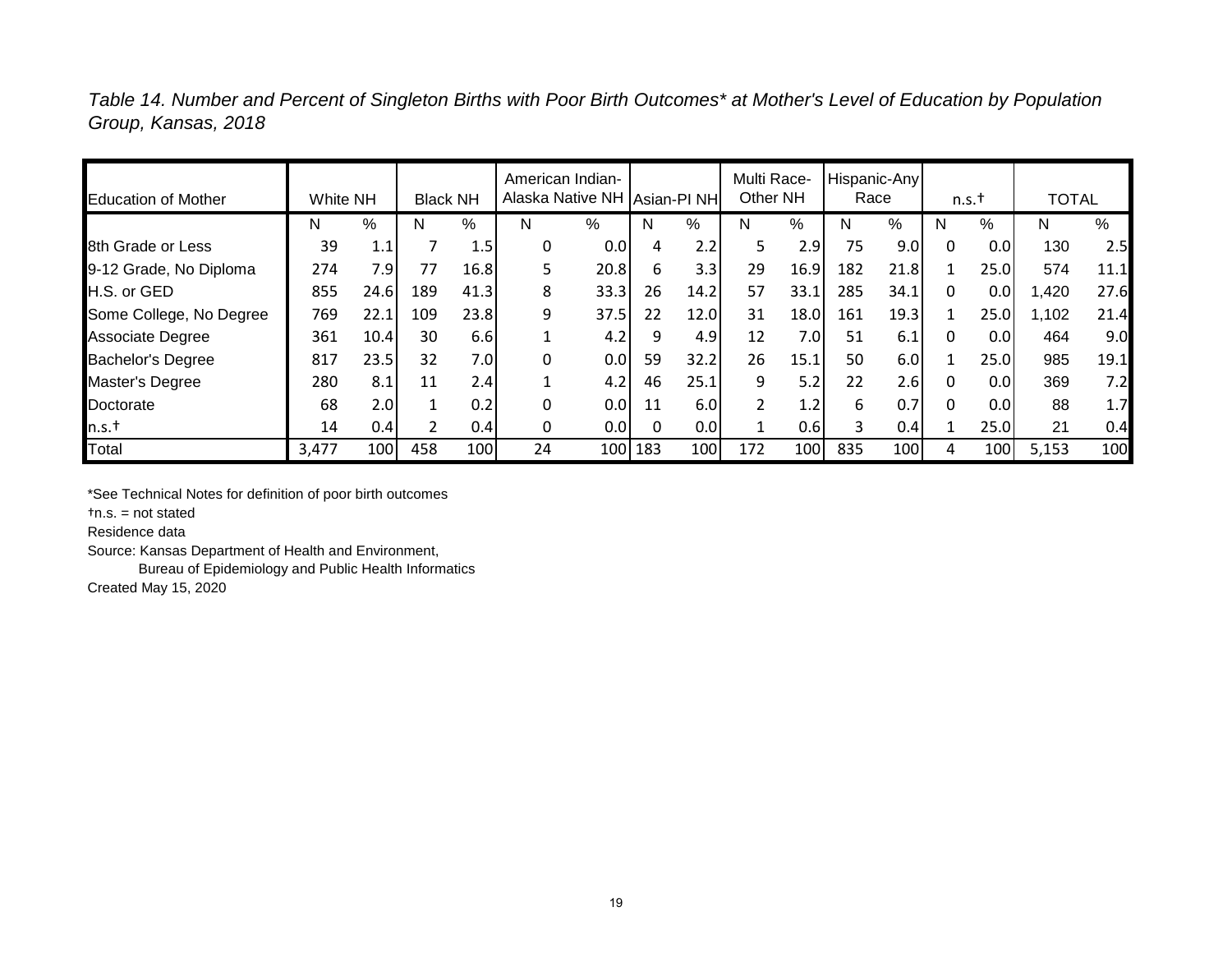*Table 15. Number and Percent of Singleton Births with Poor Birth Outcomes\* by Primary Payor by Population Group, Kansas, 2018*

| Payor                 | <b>White NH</b> |                  | <b>Black NH</b> |      |    | American Indian-<br>Alaska Native NH   Asian-PI NH |     |      | Multi Race-<br>Other NH |                  |         | Hispanic-<br>Any Race |   | n.s.t            | Total |      |
|-----------------------|-----------------|------------------|-----------------|------|----|----------------------------------------------------|-----|------|-------------------------|------------------|---------|-----------------------|---|------------------|-------|------|
|                       |                 |                  |                 |      |    |                                                    |     |      |                         |                  |         |                       |   |                  |       |      |
|                       | N               | %                | N               | %    | N  | %                                                  | N   | %    | N                       | %                | N       | %                     | N | %                | N     | %    |
| Medicaid              | 1,198           | 34.5             | 324             | 70.7 | 16 | 66.7                                               | 23  | 12.6 | 88                      | $51.2$ 321       |         | 38.4                  |   | 25.0             | 1,971 | 38.2 |
| Private/employer Ins  | 1,991           | 57.3             | 101             | 22.1 | 3  | 12.5                                               | 131 | 71.6 | 54                      | $31.4$ 266       |         | 31.9                  |   | 50.0             | 2,548 | 49.4 |
| Self-pay              | 124             | 3.6              | 16              | 3.5  |    | 8.3                                                | 13  | 7.1  | 12                      | 7.0 <sub>l</sub> | 211     | 25.3                  | 0 | 0.0 <sub>l</sub> | 378   | 7.3  |
| Indian Health Service | 0               | 0.0              | 0               | 0.0  | 3  | 12.5                                               | 0   | 0.0  | 0                       | 0.0              |         | 0.1                   | 0 | 0.0              | 4     | 0.1  |
| Tricare               | 104             | 3.0 <sub>l</sub> | 14              | 3.1  | 0  | 0.0                                                | 13  | 7.1  | 17                      | 9.9              | 21      | 2.5                   | 0 | 0.0 <sub>l</sub> | 169   | 3.3  |
| Other gov             | 24              | 0.7              |                 | 0.4  | 0  | 0.0                                                |     | 0.5  | 0                       | 0.0 <sub>l</sub> | 3       | 0.4                   | 0 | 0.0 <sub>l</sub> | 30    | 0.6  |
| Other                 | 22              | 0.6              |                 | 0.2  | 0  | 0.0                                                |     | 0.5  |                         | 0.6              | 6       | 0.7                   |   | 0.0              | 31    | 0.6  |
| n.s.t                 | 14              | 0.4              |                 | 0.0  | 0  | 0.0                                                |     | 0.5  | 0                       | 0.0 <sub>l</sub> | 6       | 0.7                   |   | 25.0             | 22    | 0.4  |
| Total                 | 3,477           | 100              | 458             | 100  | 24 | 100                                                | 183 | 100  | 172                     |                  | 100 835 | 100                   | 4 | 100              | 5,153 | 100  |

\*See Technical Notes for definition of poor birth outcomes

†n.s. = not stated

Residence data

Source: Kansas Department of Health and Environment,

Bureau of Epidemiology and Public Health Informatics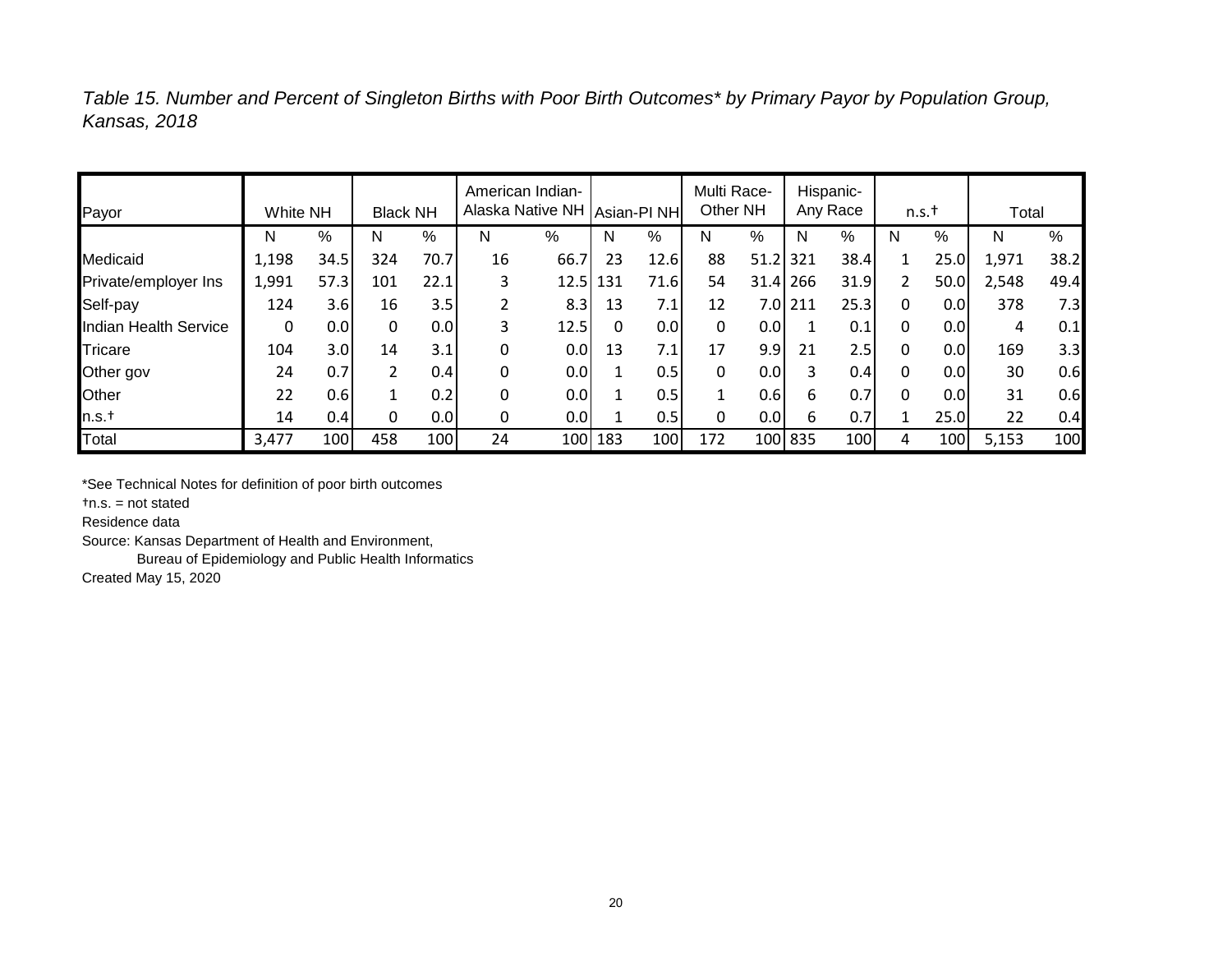*Table 16. Number and Percent of Singleton Births with Poor Birth Outcomes\* by Health Preparedness Region by Population Group Kansas, 2018*

|                                      |          |      |                 |      | American Indian- |      |                        |      | Multi Race- |      | Hispanic-Any |      |              |      |       |      |
|--------------------------------------|----------|------|-----------------|------|------------------|------|------------------------|------|-------------|------|--------------|------|--------------|------|-------|------|
| <b>Preparedness Region</b>           | White NH |      | <b>Black NH</b> |      | Alaska Native NH |      | Asian-PI <sub>NH</sub> |      | Other NH    |      | Race         |      | n.s.t        |      | Total |      |
|                                      | N        | %    | N               | %    | N                | %    | N                      | %    | N           | %    | N            | %    | N            | %    | N     | %    |
| Central Kansas Region                | 176      | 5.1  | 4               | 0.9  | 0                | 0.0  | 4                      | 2.2  | 7           | 4.1  | 28           | 3.4  | 0            | 0.0  | 219   | 4.2  |
| <b>East Central Coalition</b>        | 142      | 4.1  | 3               | 0.7  |                  | 4.2  | 2                      | 1.1  |             | 2.3  | 36           | 4.3  | 0            | 0.0  | 188   | 3.6  |
| <b>KC Mmetro Region</b>              | 1,018    | 29.3 | 196             | 42.8 | 10               | 41.7 | 97                     | 53.0 | 68          | 39.5 | 253          | 30.3 | 2            | 50.0 | 1,644 | 31.9 |
| <b>KS South-Central Metro Region</b> | 991      | 28.5 | 165             | 36.0 | 4                | 16.7 | 48                     | 26.2 | 31          | 18.0 | 219          | 26.2 | 2            | 50.0 | 1,460 | 28.3 |
| Lower 8 of SE Kansas                 | 239      | 6.9  | 14              | 3.1  |                  | 4.2  | 3                      | 1.6  | 7           | 4.1  | 15           | 1.8  | 0            | 0.0  | 279   | 5.4  |
| <b>North Central Kansas</b>          | 140      | 4.0  |                 | 0.2  | 0                | 0.0  |                        | 0.5  |             | 1.2  | 3            | 0.4  | 0            | 0.0  | 147   | 2.9  |
| <b>Northwest Bioterror</b>           | 89       | 2.6  |                 | 0.2  | 0                | 0.0  | 3                      | 1.6  |             | 1.2  | 10           | 1.2  | 0            | 0.0  | 105   | 2.0  |
| <b>Northeast Corner</b>              | 291      | 8.4  | 38              | 8.3  | 8                | 33.3 | 8                      | 4.4  | 24          | 14.0 | 52           | 6.2  | $\Omega$     | 0.0  | 421   | 8.2  |
| South Central Coalition              | 44       | 1.3  | 0               | 0.0  | $\Omega$         | 0.0  | 0                      | 0.0  | 0           | 0.0  |              | 0.1  | $\mathbf{0}$ | 0.0  | 45    | 0.9  |
| South East Kansas Multi-County       | 70       | 2.0  | 0               | 0.0  | 0                | 0.0  | 1                      | 0.5  | 4           | 2.3  | 2            | 0.2  | 0            | 0.0  | 77    | 1.5  |
| Southwest Kansas Health Initiative   | 21       | 0.6  |                 | 0.2  | 0                | 0.0  | 1                      | 0.5  | 0           | 0.0  | 73           | 8.7  | 0            | 0.0  | 96    | 1.9  |
| Southwest Surrveillance              | 24       | 0.7  |                 | 0.2  | 0                | 0.0  | 0                      | 0.0  | 0           | 0.0  | 41           | 4.9  | 0            | 0.0  | 66    | 1.3  |
| <b>West Central Public Health</b>    | 35       | 1.0  | 0               | 0.0  | 0                | 0.0  | 0                      | 0.0  | 0           | 0.0  | 5            | 0.6  | 0            | 0.0  | 40    | 0.8  |
| Western Pyramid                      | 53       | 1.5  | 8               | 1.7  | 0                | 0.0  | 6                      | 3.3  |             | 2.3  | 67           | 8.0  | $\mathbf{0}$ | 0.0  | 138   | 2.7  |
| <b>Wildcat Region</b>                | 143      | 4.1  | 26              | 5.7  | 0                | 0.0  | 9                      | 4.9  | 19          | 11.0 | 29           | 3.5  | 0            | 0.0  | 226   | 4.4  |
| $n.s.*$                              |          | 0.0  | $\Omega$        | 0.0  | 0                | 0.0  | 0                      | 0.0  | $\Omega$    | 0.0  |              | 0.1  | 0            | 0.0  | 2     | 0.0  |
| Total                                | 3,477    | 100  | 458             | 100  | 24               | 100  | 183                    | 100  | 172         | 100  | 835          | 100  | 4            | 100  | 5,153 | 100  |

\*See Technical Notes for definition of poor birth outcomes

†n.s. = not stated

Residence data

Source: Kansas Department of Health and Environment,

Bureau of Epidemiology and Public Health Informatics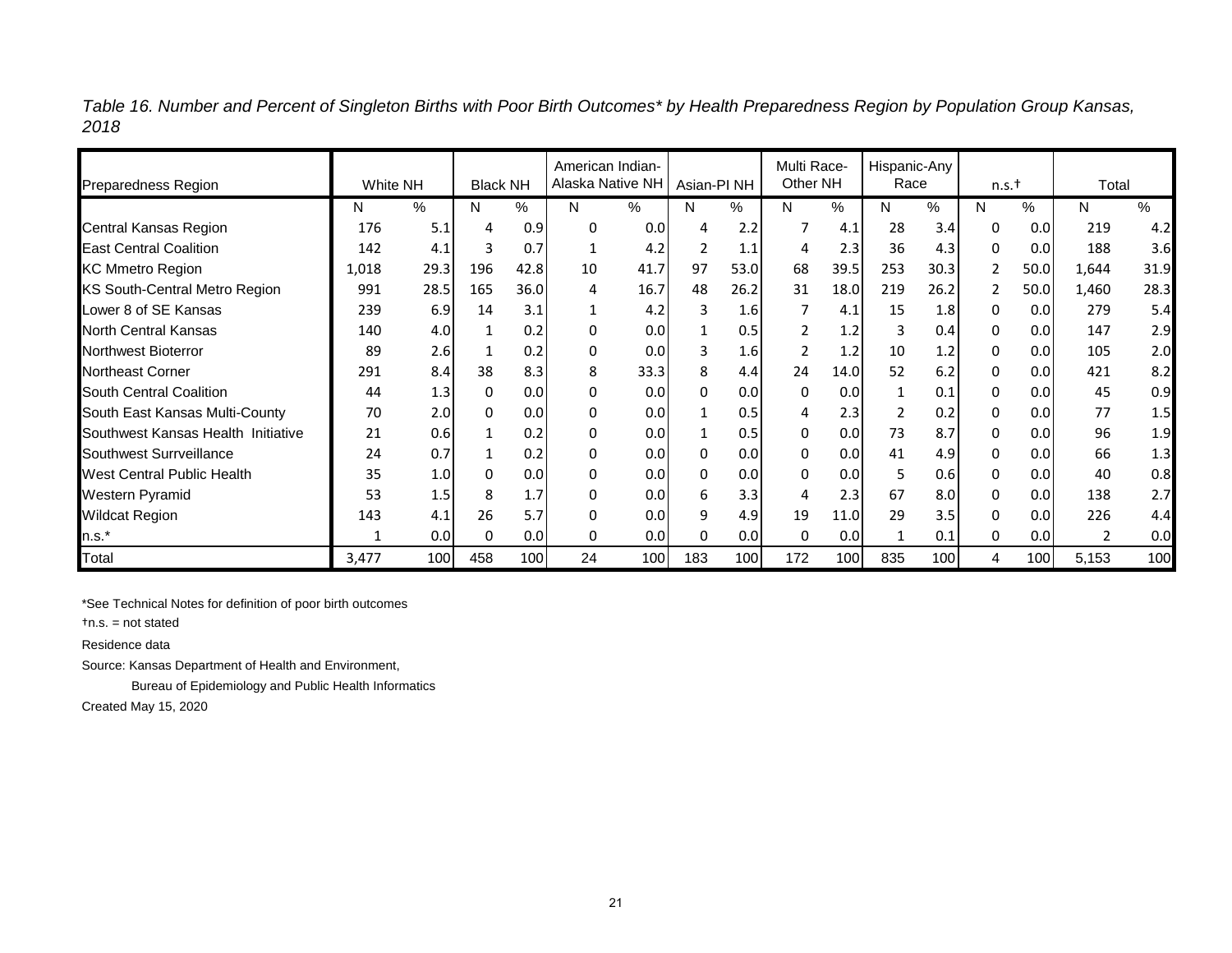*Table 17. Number and Percent of Singleton Births with Poor Birth Outcomes\* by Mother's Marital Status by Population Group, Kansas, 2018*

| <b>Status</b>      | White NH |      | <b>Black NH</b> |      | American Indian-<br>Alaska Native NH |      |     | Asian-PI NH | Multi Race-<br>Other NH |      |     | Hispanic-Any<br>Race | $n.s.$ † |      | Total      |      |
|--------------------|----------|------|-----------------|------|--------------------------------------|------|-----|-------------|-------------------------|------|-----|----------------------|----------|------|------------|------|
|                    | N        | %    | N               | %    | N                                    | %    | N   | %           | N                       | %    | N   | $\%$                 | N        | %    | N          | %    |
| <b>Married</b>     | 2,138    | 61.5 | 107             | 23.4 |                                      | 29.2 | 159 | 86.9        | 80                      | 46.5 | 369 | 44.2                 |          |      | 75.0 2,863 | 55.6 |
| <b>Not Married</b> | 1,336    | 38.4 | 351             | 76.6 | 17                                   | 70.8 | 24  | 13.1        | 92                      | 53.5 | 465 | 55.7                 |          |      | 25.0 2,286 | 44.4 |
| n.s.t              |          | 0.1  | 0               | 0.0  |                                      | 0.01 | 0   | 0.0         | 0                       | 0.0  |     | 0.1                  |          | 0.01 | 4          | 0.1  |
| Total              | 3,477    | 100  | 458             | 100  | 24                                   | 100  | 183 | 100         | 172                     | 100  | 835 | 100                  | 4        |      | 100 5,153  | 100  |

\*See Technical Notes for definition of poor birth outcomes

†n.s. = not stated

Residence data

Source: Kansas Department of Health and Environment,

Bureau of Epidemiology and Public Health Informatics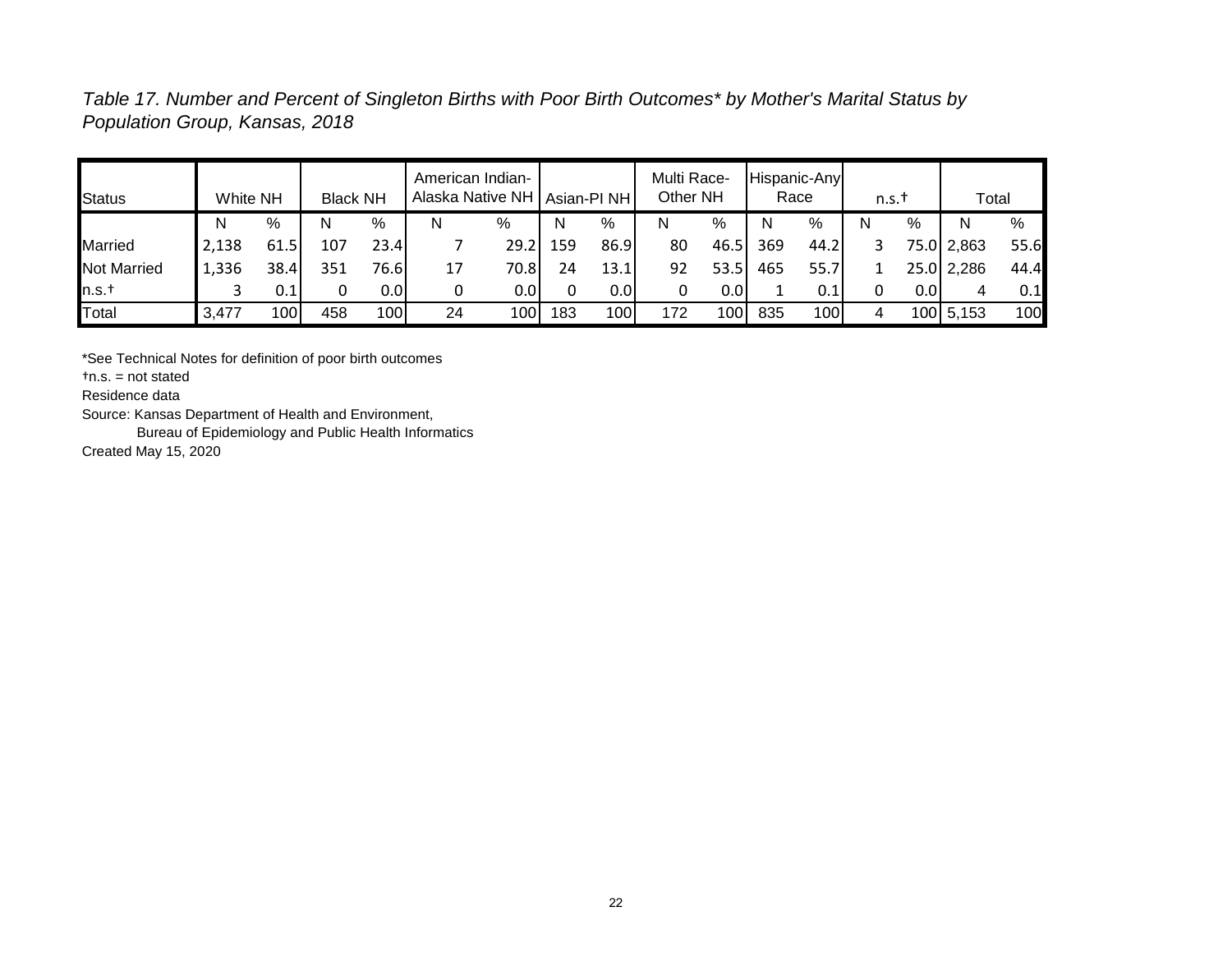*Table 18. Number and Percent of Singleton Births with Poor Birth Outcomes\* by Adequacy of Prenatal Care by Population Group, Kansas, 2018*

| Level of<br>prenatal care | White NH |      |     | <b>Black NH</b> |    | American Indian-<br>Alaska Native NH | Asian-PI <sub>NH</sub> |      | Multi Race-<br>Other NH |      |     | Hispanic-Any<br>Race |   | $n.s.$ †         | Total        |      |
|---------------------------|----------|------|-----|-----------------|----|--------------------------------------|------------------------|------|-------------------------|------|-----|----------------------|---|------------------|--------------|------|
|                           | N        | %    | N   | %               | N  | %                                    | N                      | %    | N                       | %    | N   | %                    | N | %                | N            | %    |
| <b>Adequate Plus</b>      | 1,542    | 44.3 | 150 | 32.8            |    | 20.8                                 | 74                     | 40.4 | 69                      | 40.1 | 339 | 40.6                 |   |                  | $50.0$ 2,181 | 42.3 |
| Adequate                  | 1,330    | 38.3 | 166 | 36.2            |    | 20.8                                 | 77                     | 42.1 | 60                      | 34.9 | 257 | 30.8                 |   |                  | 25.0 1,896   | 36.8 |
| Intermediate              | 153      | 4.4  | 45  | 9.8             |    | 20.8                                 | 11                     | 6.0  | 13                      | 7.6  | 59  | 7.1                  | 0 | 0.0 <sub>1</sub> | 286          | 5.6  |
| Inadequate                | 385      | 11.1 | 91  | 19.9            | 8  | 33.3                                 | 19                     | 10.4 | 27                      | 15.7 | 159 | 19.0                 |   | 25.0             | 690          | 13.4 |
| n.s.t                     | 67       | 1.9  | 6   | 1.3             |    | 4.2                                  |                        | 1.1  |                         | 1.7  | 21  | 2.5                  |   | 0.01             | 100          | 1.9  |
| Total                     | 3,477    | 100  | 458 | 100             | 24 | 100                                  | 183                    | 100  | 172                     | 100  | 835 | 100                  | 4 |                  | 100 5,153    | 100  |

\*See Technical Notes for definition of poor birth outcomes

†n.s. = not stated

Residence data

Source: Kansas Department of Health and Environment,

Bureau of Epidemiology and Public Health Informatics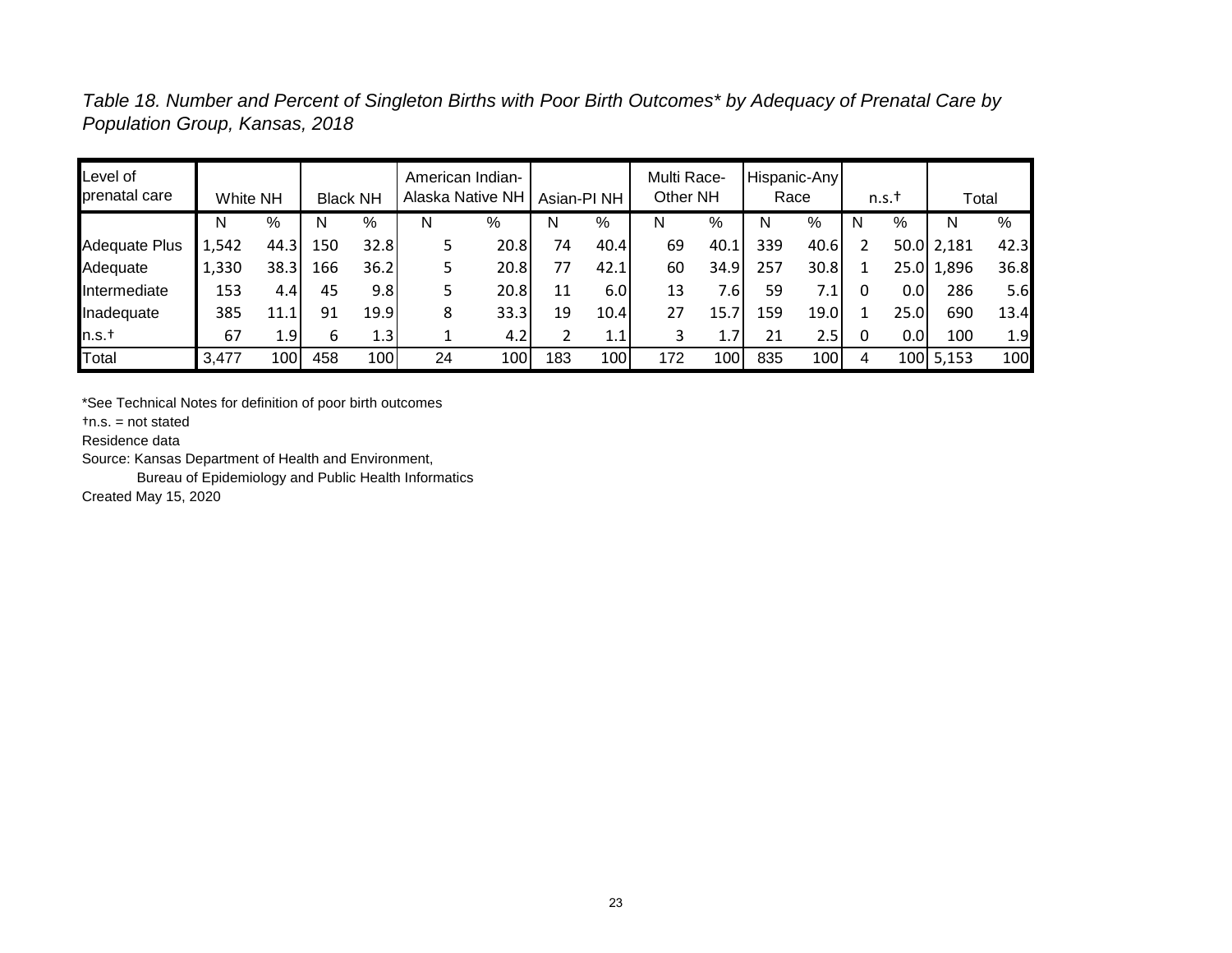*Table 19. Number and Percent of Singleton Births with Poor Birth Outcomes\* by WIC Participation by Population Group, Kansas, 2018*

| <b>WIC Use</b> | White NH |       |     | <b>Black NH</b> |    | American Indian-<br>Alaska Native NH   Asian-PI NH |         |               | Multi Race-<br>Other NH |          |         | Hispanic-<br>Any Race |   | n.s.t |            | Total |
|----------------|----------|-------|-----|-----------------|----|----------------------------------------------------|---------|---------------|-------------------------|----------|---------|-----------------------|---|-------|------------|-------|
|                | Ν        | %     | N   | $\%$            | N  | %                                                  | N       | $\frac{0}{0}$ | N                       | %        | N       | %                     | N | %     | N          | %     |
| Yes            | 885      | 25.5  | 229 | 50.0            | 9  | 37.5I                                              | 27      | 14.8          | 73                      | 42.4 410 |         | 49.1                  |   |       | 25.0 1,634 | 31.7  |
| No             | 2578     | 74.1I | 224 | 48.9            | 15 | $62.5$ 156                                         |         | 85.2          | 99                      | 57.6 421 |         | 50.4                  |   |       | 50.0 3,495 | 67.8  |
| n.s.†          | 14       | 0.4I  |     | 1.1             |    | 0.0I                                               |         | 0.01          | 0                       | 0.01     | 4       | 0.51                  |   | 25.0  | 24         | 0.5   |
| Total          | 3,477    | 100   | 458 | 100             | 24 |                                                    | 100 183 | 100           | 172                     |          | 100 835 | 100                   | 4 |       | 100 5,153  | 100   |

\*See Technical Notes for definition of poor birth outcomes

†n.s. = not stated

Residence data

Source: Kansas Department of Health and Environment,

Bureau of Epidemiology and Public Health Informatics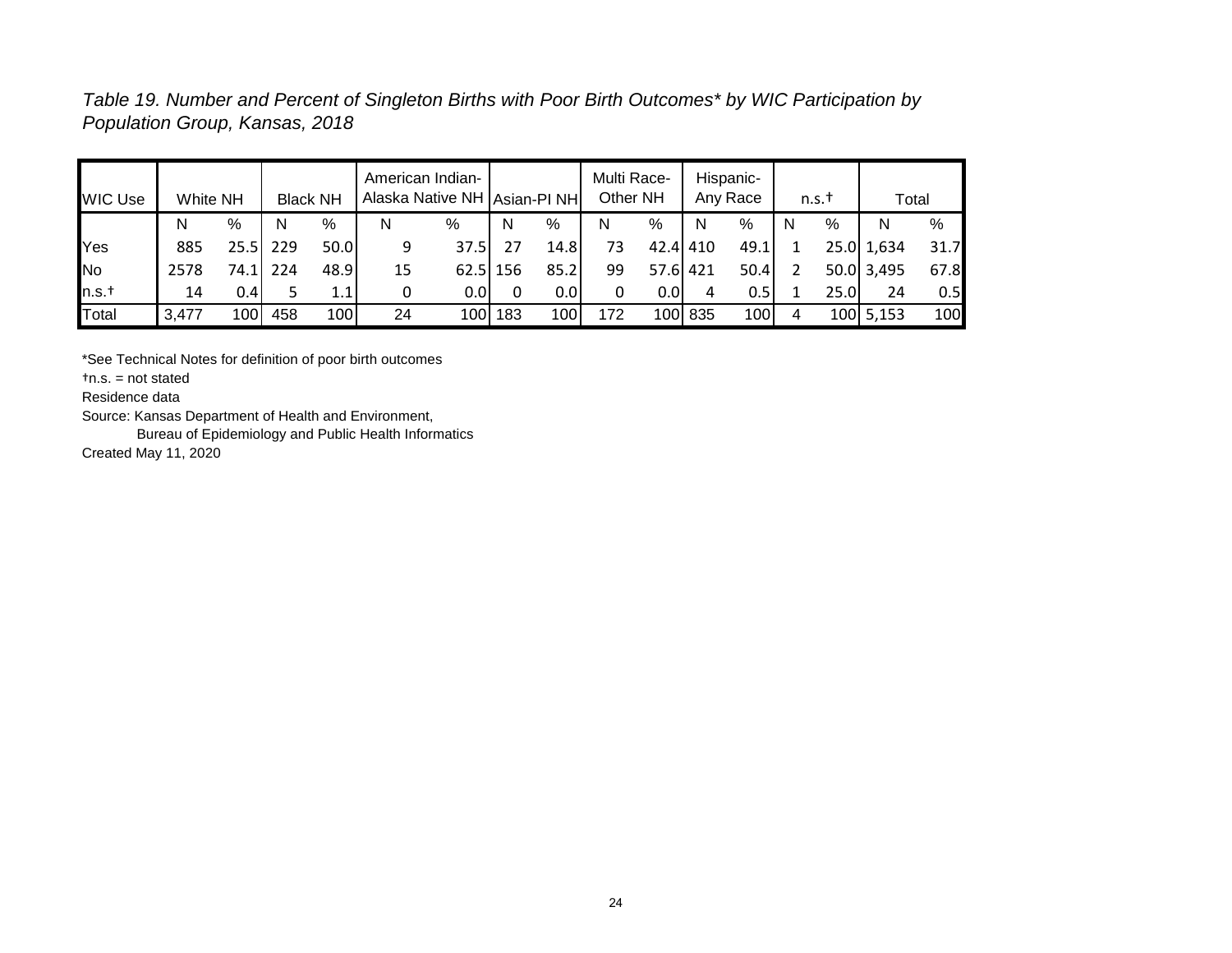| Years        | White NH       |                  |         | <b>Black NH</b> | American Indian-<br>Alaska Native NH |      | Asian-PI <sub>NH</sub> |      | Multi Race-<br>Other NH |      | Hispanic-<br>Any Race |      |   | $n.s.$ † |               | Total |
|--------------|----------------|------------------|---------|-----------------|--------------------------------------|------|------------------------|------|-------------------------|------|-----------------------|------|---|----------|---------------|-------|
|              | N              | %                | N       | %               | N                                    | %    | N                      | %    | N                       | %    | N                     | %    | Ν | %        | Ν             | %     |
| $10 - 14$    | 0              | 0.0              | 0       | 0.0             | 0                                    | 0.0  | 0                      | 0.0  | 0                       | 0.0  | 0                     | 0.0  | 0 | 0.0      | 0             | 0.0   |
| 15-17        | 34             | 1.0              | 8       | 1.7             | $\mathbf 0$                          | 0.0  | 0                      | 0.0  | 7                       | 4.1  | 29                    | 3.5  | 0 | 0.0      | 78            | 1.5   |
| 18-19        | 142            | 4.1              | 42      | 9.2             |                                      | 4.2  | 5                      | 2.7  | 10                      | 5.8  | 63                    | 7.5  | 0 | 0.0      | 263           | 5.1   |
| 20-24        | 730            | 21.0 125         |         | 27.3            | 3                                    | 12.5 | 11                     | 6.0  | 54                      | 31.4 | 234                   | 28.0 | 0 |          | $0.0$   1,157 | 22.5  |
| 25-29        | 1119           | 32.2 126         |         | 27.5            | 7                                    | 29.2 | 59                     | 32.2 | 43                      | 25.0 | 207                   | 24.8 | 3 |          | 75.0 1,564    | 30.4  |
| 30-34        | 932            | 26.8             | 89      | 19.4            | 10                                   | 41.7 | 65                     | 35.5 | 32                      | 18.6 | 169                   | 20.2 |   |          | 25.0 1,298    | 25.2  |
| 35-39        | 447            | 12.9             | 60      | 13.1            | 3                                    | 12.5 | 38                     | 20.8 | 23                      | 13.4 | 96                    | 11.5 | 0 | 0.0      | 667           | 12.9  |
| 40-44        | 71             | 2.0 <sub>l</sub> | 8       | 1.7             | $\mathbf 0$                          | 0.0  | 5.                     | 2.7  | 3                       | 1.7  | 35                    | 4.2  | 0 | 0.0      | 122           | 2.4   |
| 45 and above | $\overline{2}$ | 0.1              | 0       | 0.0             | 0                                    | 0.0  | 0                      | 0.0  | 0                       | 0.0  |                       | 0.2  | 0 | 0.0      | 4             | 0.1   |
| Total        | 3,477          |                  | 100 458 | 100             | 24                                   | 100  | 183                    | 100  | 172                     | 100  | 835                   | 100  | 4 |          | 100 5,153     | 100   |

*Table 20. Number and Percent of Singleton Births with Poor Birth Outcomes\* by Mother's Age by Population Group, Kansas, 2018*

\*See Technical Notes for definition of poor birth outcomes

†n.s. = not stated

Residence data

Source: Kansas Department of Health and Environment,

Bureau of Epidemiology and Public Health Informatics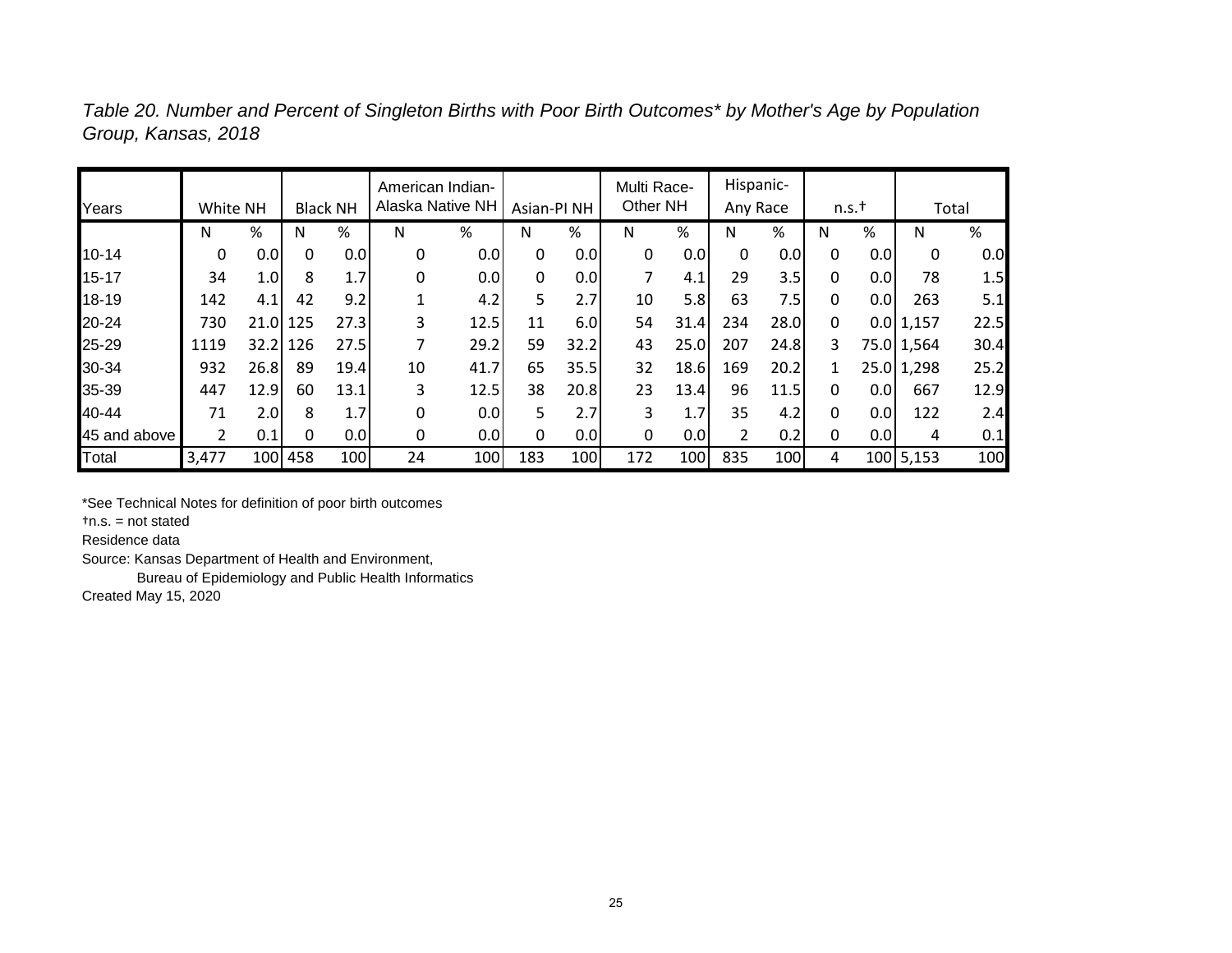| <b>Birth Weight</b> |          |      |                 |      | American Indian- |      |                |      |     | Multi Race- | Hispanic-    |      |                |                  |               |      |
|---------------------|----------|------|-----------------|------|------------------|------|----------------|------|-----|-------------|--------------|------|----------------|------------------|---------------|------|
| in Grams            | White NH |      | <b>Black NH</b> |      | Alaska Native NH |      | Asian-PI NH    |      |     | Other NH    | Any Race     |      |                | $n.s.$ †         | Total         |      |
|                     | N        | %    | N               | %    | N                | %    | N              | %    | N   | %           | N            | %    | N              | %                | N             | %    |
| Under 500           | 29       | 0.8  | 15              | 3.3  | 0                | 0.0  | 2              | 1.1  | 0   | 0.0         | 9            | 1.1  | 0              | 0.0              | 55            | 1.1  |
| 500-999             | 62       | 1.8  | 17              | 3.7  | 0                | 0.0  | 6              | 3.3  | 6   | 3.5         | 34           | 4.1  | 0              | 0.0 <sub>l</sub> | 125           | 2.4  |
| 1000-1499           | 106      | 3.0  | 24              | 5.2  | 3                | 12.5 | 4              | 2.2  | 3   | 1.7         | 29           | 3.5  | 0              | 0.0 <sub>l</sub> | 169           | 3.3  |
| 1500-1999           | 202      | 5.8  | 41              | 9.0  | $\mathbf{1}$     | 4.2  | 13             | 7.1  | 13  | 7.6         | 49           | 5.9  | 0              | 0.0 <sub>l</sub> | 319           | 6.2  |
| 2000-2499           | 875      | 25.2 | 163             | 35.6 | 3                | 12.5 | 63             | 34.4 | 54  | 31.4        | 238          | 28.5 | 1              |                  | 25.0 1,397    | 27.1 |
| 2500-2999           | 790      | 22.7 | 94              | 20.5 | 6                | 25.0 | 40             | 21.9 | 46  | 26.7        | 181          | 21.7 | 0              |                  | $0.0$   1,157 | 22.5 |
| 3000-3499           | 761      | 21.9 | 57              | 12.4 | 7                | 29.2 | 28             | 15.3 | 27  | 15.7        | 173          | 20.7 | 0              |                  | $0.0$ 1,053   | 20.4 |
| 3500-3999           | 468      | 13.5 | 35              | 7.6  | 4                | 16.7 | 22             | 12.0 | 14  | 8.1         | 83           | 9.9  | $\overline{2}$ | 50.0             | 628           | 12.2 |
| 4000-4499           | 136      | 3.9  | 8               | 1.7  | 0                | 0.0  | 3              | 1.6  | 7   | 4.1         | 32           | 3.8  | 1              | 25.0             | 187           | 3.6  |
| 4500-4999           | 43       | 1.2  | 3               | 0.7  | 0                | 0.0  | $\overline{2}$ | 1.1  |     | 0.6         | 6            | 0.7  | 0              | 0.0 <sub>l</sub> | 55            | 1.1  |
| 5000 and over       | 5        | 0.1  | 1               | 0.2  | $\Omega$         | 0.0  | 0              | 0.0  |     | 0.6         | $\mathbf{1}$ | 0.1  | 0              | 0.0              | 8             | 0.2  |
| N.S.                | 0        | 0.0  | 0               | 0.0  | 0                | 0.0  | $\mathbf 0$    | 0.0  | 0   | 0.0         | 0            | 0.0  | $\mathbf{0}$   | 0.0              | 0             | 0.0  |
| All                 | 3,477    | 100  | 458             | 100  | 24               | 100  | 183            | 100  | 172 | 100         | 835          | 100  | 4              |                  | 100 5,153     | 100  |

*Table 21. Number and Percent of Singleton Births with Poor Birth Outcomes\* by Infant's Birth Weight in Grams by Population Group, Kansas, 2018*

\*See Technical Notes for definition of poor birth outcomes

†n.s. = not stated

Residence data

Source: Kansas Department of Health and Environment,

Bureau of Epidemiology and Public Health Informatics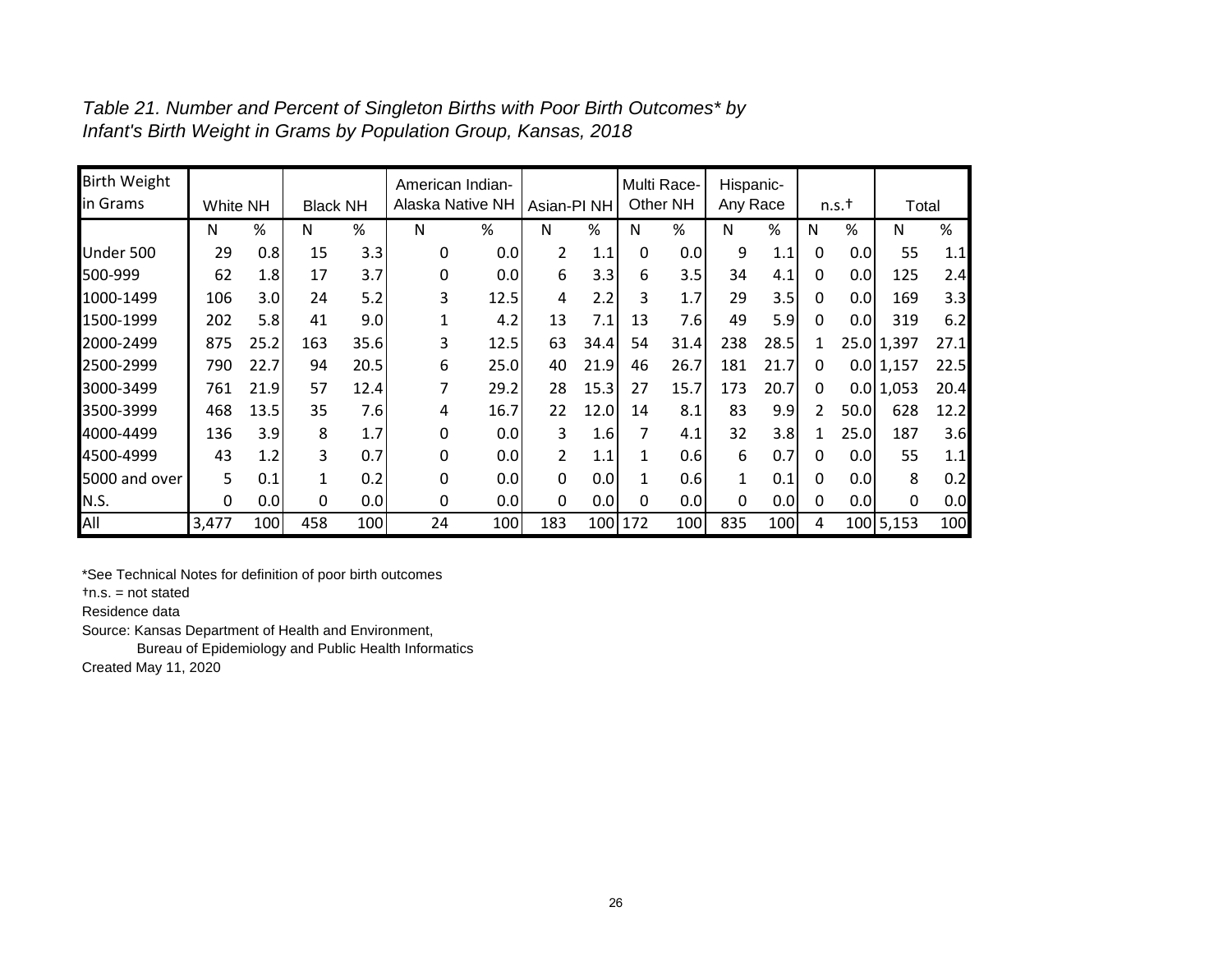| Weeks      |          |      |                      |                  | American<br>Indian-Alaska |      |                        |      | Multi Race-  |      | Hispanic-Any   |      |                |      |       |      |
|------------|----------|------|----------------------|------------------|---------------------------|------|------------------------|------|--------------|------|----------------|------|----------------|------|-------|------|
| Gestation  | White NH |      | <b>Black NH</b>      |                  | Native NH                 |      | Asian-PI <sub>NH</sub> |      | Other NH     |      | Race           |      | $n.s.*$        |      | Total |      |
|            | N        | %    | N                    | %                | N                         | %    | N                      | %    | N            | %    | N              | %    | N              | %    | N     | $\%$ |
| Under 20   | 14       | 0.4  | 8                    | 1.7              | 0                         | 0.0  | 1                      | 0.5  | 0            | 0.0  | 0              | 0.0  | 0              | 0.0  | 23    | 0.4  |
| 20-22      | 15       | 0.4  | 5                    | 1.1              | 0                         | 0.0  | $\mathbf{1}$           | 0.5  | $\mathbf{1}$ | 0.6  | 10             | 1.2  | 0              | 0.0  | 32    | 0.6  |
| 23-27      | 59       | 1.7  | 18                   | 3.9              | 1                         | 4.2  | 7                      | 3.8  | 4            | 2.3  | 31             | 3.7  | 0              | 0.0  | 120   | 2.3  |
| 28-31      | 126      | 3.6  | 25                   | 5.5              | 2                         | 8.3  | 5                      | 2.7  | 7            | 4.1  | 38             | 4.6  | 0              | 0.0  | 203   | 3.9  |
| 32-35      | 782      | 22.5 | 93                   | 20.3             | 4                         | 16.7 | 35                     | 19.1 | 37           | 21.5 | 185            | 22.2 | 0              | 0.0  | 1,136 | 22.0 |
| 36         | 786      | 22.6 | 111                  | 24.2             | 9                         | 37.5 | 34                     | 18.6 | 47           | 27.3 | 210            | 25.1 | 1              | 25.0 | 1,198 | 23.2 |
| 37         | 465      | 13.4 | 62                   | 13.5             | 3                         | 12.5 | 28                     | 15.3 | 30           | 17.4 | 95             | 11.4 | 1              | 25.0 | 684   | 13.3 |
| 38-39      | 891      | 25.6 | 106                  | 23.1             | 5                         | 20.8 | 51                     | 27.9 | 31           | 18.0 | 186            | 22.3 | 2              | 50.0 | 1,272 | 24.7 |
| 40-41      | 329      | 9.5  | 29                   | 6.3              | 0                         | 0.0  | 21                     | 11.5 | 15           | 8.7  | 76             | 9.1  | 0              | 0.0  | 470   | 9.1  |
| 42 and ove |          | 0.2  | $\blacktriangleleft$ | 0.2              | 0                         | 0.0  | 0                      | 0.0  | 0            | 0.0  | $\overline{2}$ | 0.2  | 0              | 0.0  | 10    | 0.2  |
| $n.s.*$    | 3        | 0.1  | 0                    | 0.0              | 0                         | 0.0  | 0                      | 0.0  | 0            | 0.0  | 2              | 0.2  | 0              | 0.0  | 5     | 0.1  |
| Total      | 3,477    | 100  | 458                  | 100 <sub>1</sub> | 24                        | 100  | 183                    | 100  | 172          | 100  | 835            | 100  | $\overline{4}$ | 100  | 5,153 | 100  |

*Table 22. Number and Percent of Singleton Births with Poor Birth Outcomes\* by Weeks of Gestation by Population Group Kansas, 2018*

\*See Technical Notes for definition of poor birth outcomes

\*n.s. = not stated

Residence data

Source: Kansas Department of Health and Environment,

Bureau of Epidemiology and Public Health Informatics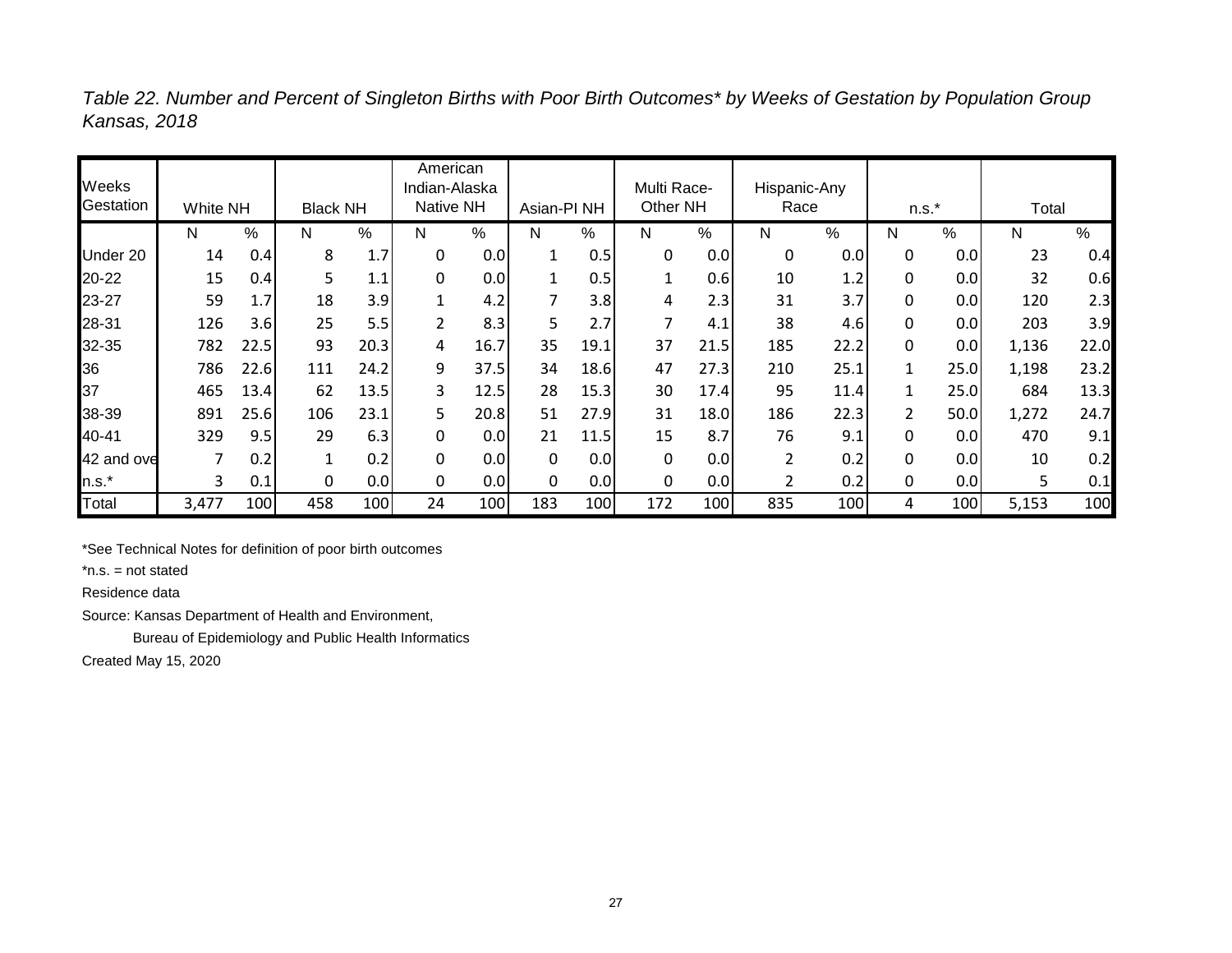# **Technical Notes**

*Registration.* Reporting of Kansas vital events to the Kansas Department of Health and Environment (KDHE) is mandated by law (K.S.A. 65-102, K.S.A. 65-2422b, K.S.A. 65-445). These reports are completed by the combined efforts of physicians, hospital personnel, funeral directors, attorneys, and local courts. All certificates and reports are filed with the Office of Vital Statistics by direct reporting.

#### *Data Caveats*.

- The dates used to calculate the month prenatal care began included the first day of the last menses before pregnancy and the date of the first prenatal visit.
- KDHE publishes data on Kansas resident births and deaths. If the birth occurs out of state and the state is not using the latest revision of the birth certificate, missing data may result. This is an important factor in Kansas border counties.
- This report includes non-stated (n.s.) in the denominators (totals) for all calculations that result in percentages. These percentages may differ from those in the Kansas Annual Summary of Vital Statistics, 2016 where n.s. is subtracted from the total (denominator).
- Residence data is information compiled according to the usual residence regardless of where the event occurred (including events occurring out-of-state).

*Criteria for Small for Gestational Age (SGA).* Small for gestational age is when the infant's birth-weight is less than the 10th percentile, (lowest 9.9 percent of births). These infants may be normal but small or pathologically small (intrauterine growth restriction). Many different things can lead to intrauterine growth restriction (IUGR). An unborn baby may not get enough nutrition because of:

- High altitudes
- Multiple pregnancies (twins, triplets, etc.)
- Placenta problems
- High blood pressure (pre-eclampsia)

Congenital or chromosomal abnormalities are often associated with below-normal weight. Infections during pregnancy that affect the developing baby, such as rubella, cytomegalovirus, toxoplasmosis, and syphilis may also affect the weight of the developing baby. Infants born small for gestational age but constitutionally normal may represent 40% or more of the SGA infants at term.